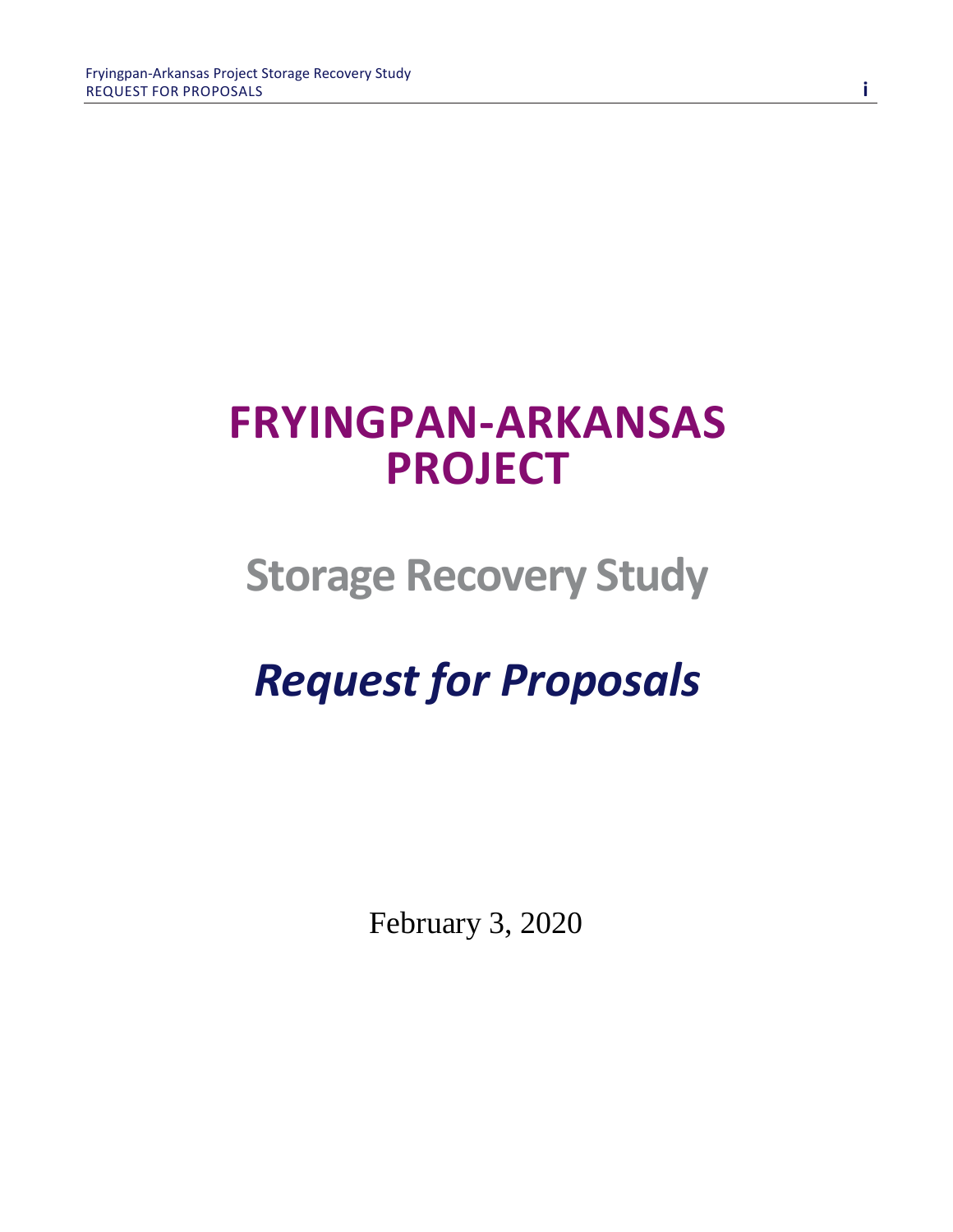

# **Contents**

| 5.1 |  |
|-----|--|
| 5.2 |  |
|     |  |
|     |  |
|     |  |
|     |  |
|     |  |
|     |  |
|     |  |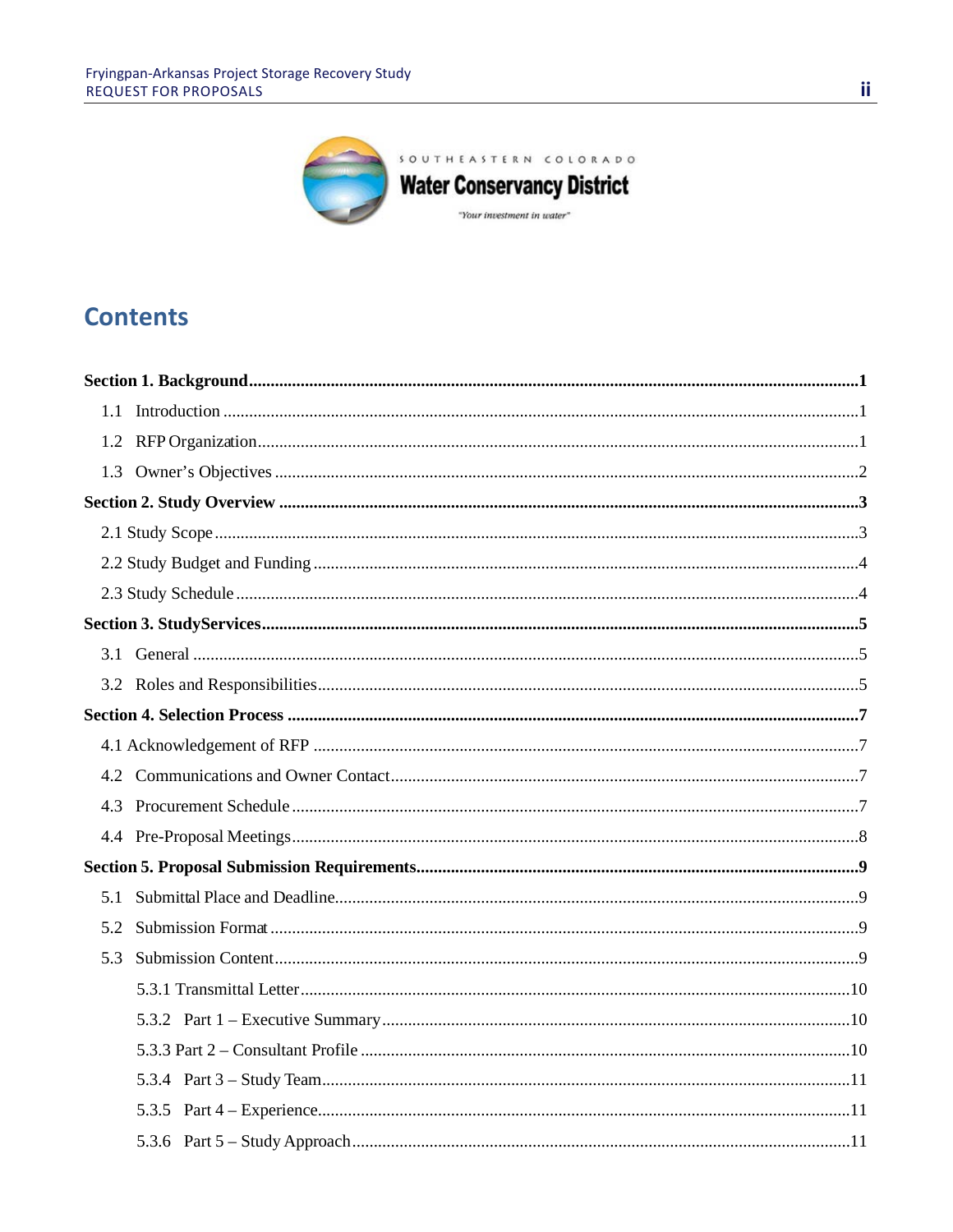|     | <b>Section 6. Proposal Evaluation and Selection</b> |  |
|-----|-----------------------------------------------------|--|
|     |                                                     |  |
|     |                                                     |  |
|     |                                                     |  |
|     |                                                     |  |
|     |                                                     |  |
|     |                                                     |  |
|     |                                                     |  |
| 7.3 |                                                     |  |
|     |                                                     |  |
|     |                                                     |  |
|     |                                                     |  |
|     |                                                     |  |
|     | <b>Attachment A - Definition of Terms</b>           |  |

- **Attachment B Draft Contract**
- **Attachment C Study Background Documents**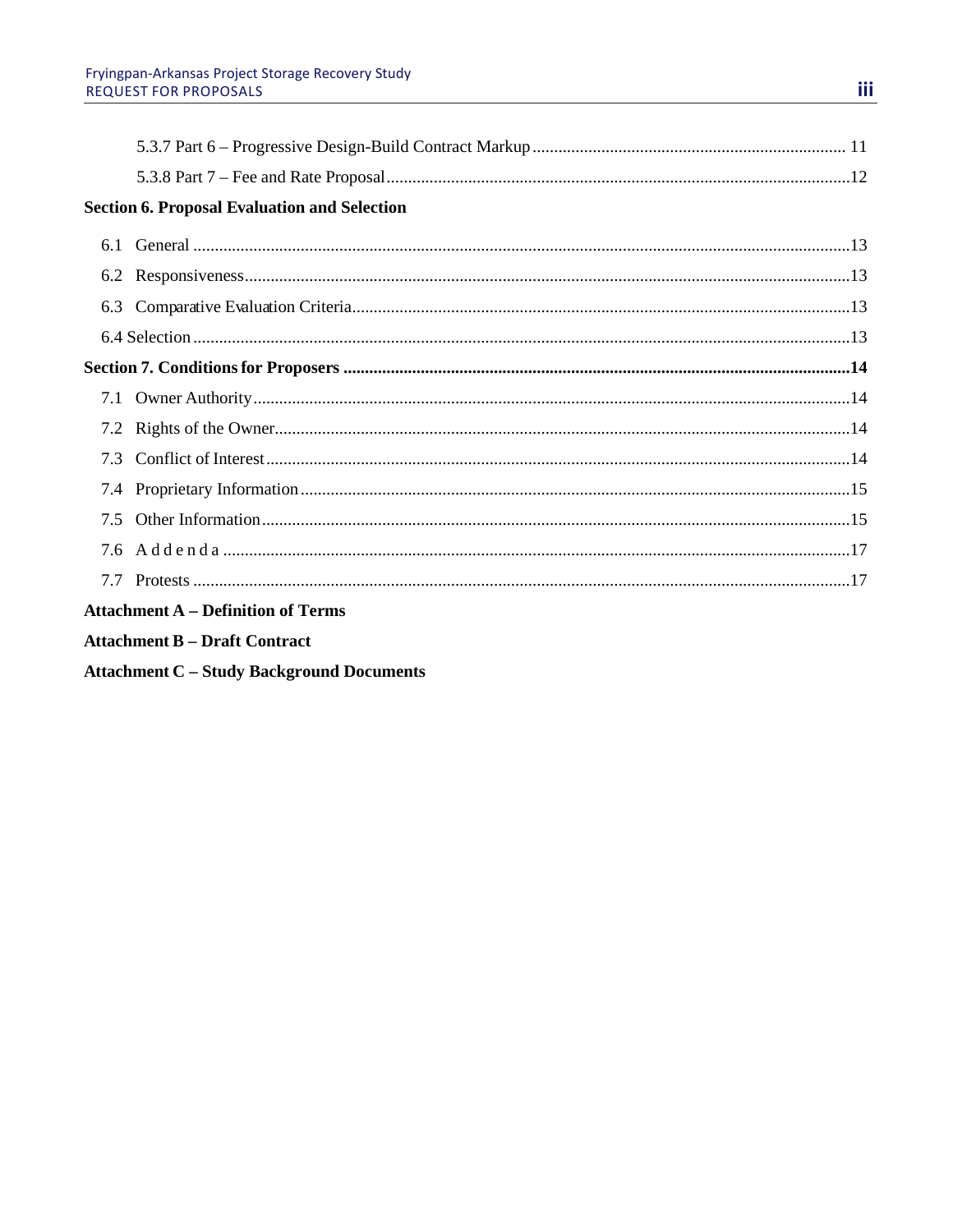# **Storage Recovery Study Request for Proposals**

# **Section 1. Background**

# **1.1 Introduction**

The Southeastern Colorado Water Conservancy District is requesting proposals from qualified engineering firms (consultants) to provide engineering services for the **Fryingpan-Arkansas Project Storage Recovery Study** (Study). The Study will include the evaluation of methods to recover lost storage in Pueblo Dam including dredging, enlargement, and alternative storage.

The Owner invites Proposals according to the requirements set forth in this RFP, including the format and content guidelines in Section 5. The Proposals will be reviewed and evaluated using the single-step, best-value selection process described in Section 6. The capitalized terms in this RFP have the meanings as first used in the text of this RFP and as defined in Attachment A (Definition of Terms).

At completion of the evaluation process, the **Southeastern Colorado Water Conservancy District** (Owner) will select a Proposer to award, or enter negotiations for award of, the Storage Recovery Study Contract [see Attachment B (Draft Contract)].

**This RFP is subject to revision after the date of issuance via written addenda.**The Request for Proposal,reference documents, and any such addenda will be posted on the Southeastern Colorado Water Conservancy's web site (not distributed directly to potential Proposers) at www.secwcd.org. It is each Proposer's responsibility to obtain all RFP addenda prior to submitting its Proposal.

In no event will the Owner be liable for any costs incurred by any Proposer or any other party in developing or submitting a Proposal.

# **1.2 RFPOrganization**

This RFP consists of seven Sections and seven Attachments:

- Section 1: Background
- Section 2: Study Overview
- Section 3: Progressive Design-Build Services
- Section 4: Selection Process
- Section 5: Proposal Submission Requirements
- Section 6: Proposal Evaluation and Selection
- Section 7: Conditions for Proposers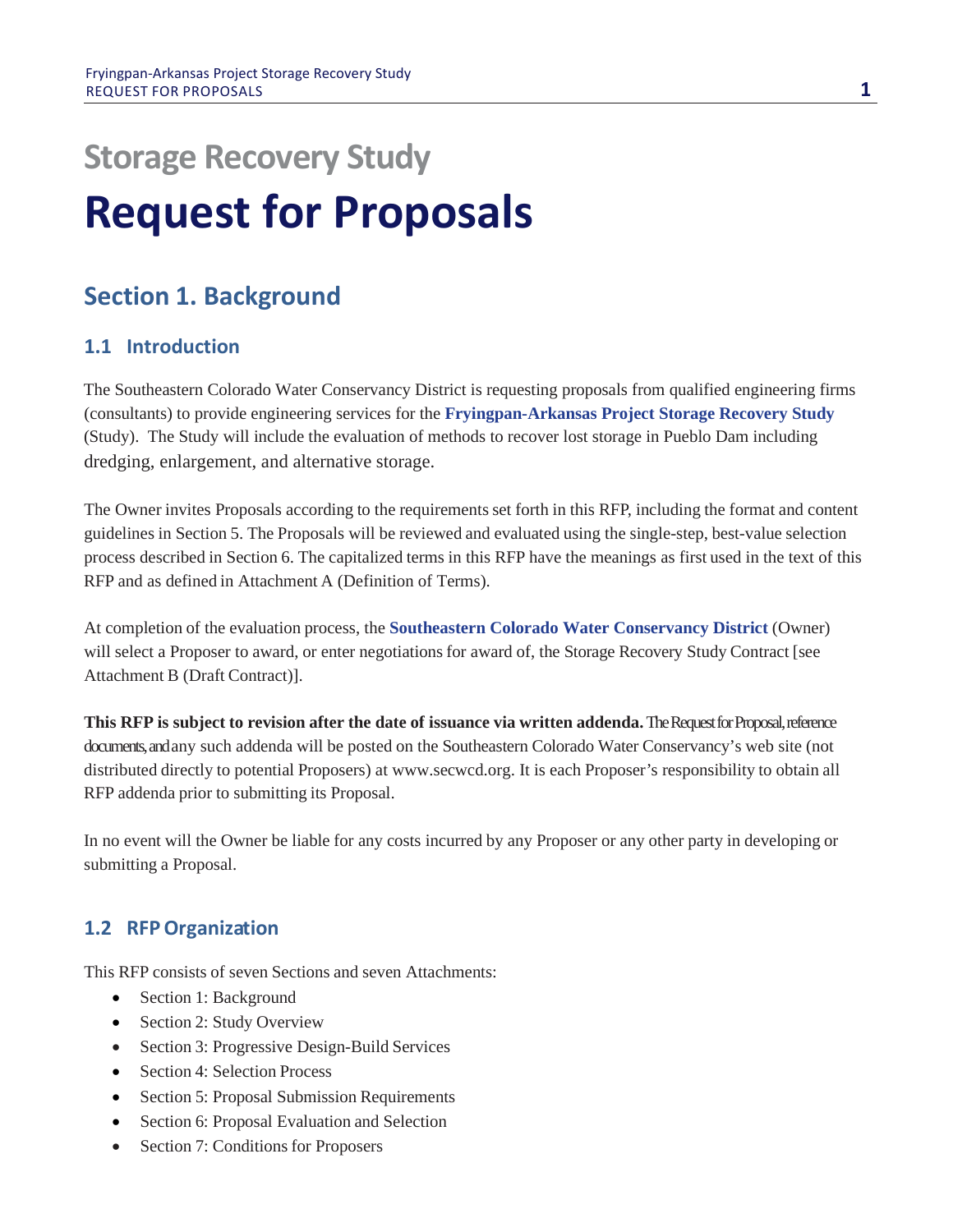- Attachment A: Definition of Terms
- Attachment B: Draft Contract
- Attachment C: Study Background Documents

The contents of the RFP Attachments take priority over any conflicting statements in the RFP Sections.

Certain Study background documents are being made available as Attachment C (Study Background Documents) for the purpose of preparing Proposals.

# **1.3 Owner's Objectives**

The Owner's objectives for delivery of the Study are as follows:

- **Quality**: Provide a study that addresses conceptual technical and cost needs for recovering storage in Pueblo Dam and Reservoir Provide a study that can be used to develop an overall storage recovery plan.
- **Cost:** Provides accurate and updated capital costs for planning purposes.
- **Schedule**: Achieve the scheduled completion date of the Study.

The Owner is committed to working in close collaboration with the Consultant during the Study to achieve the Study objectives.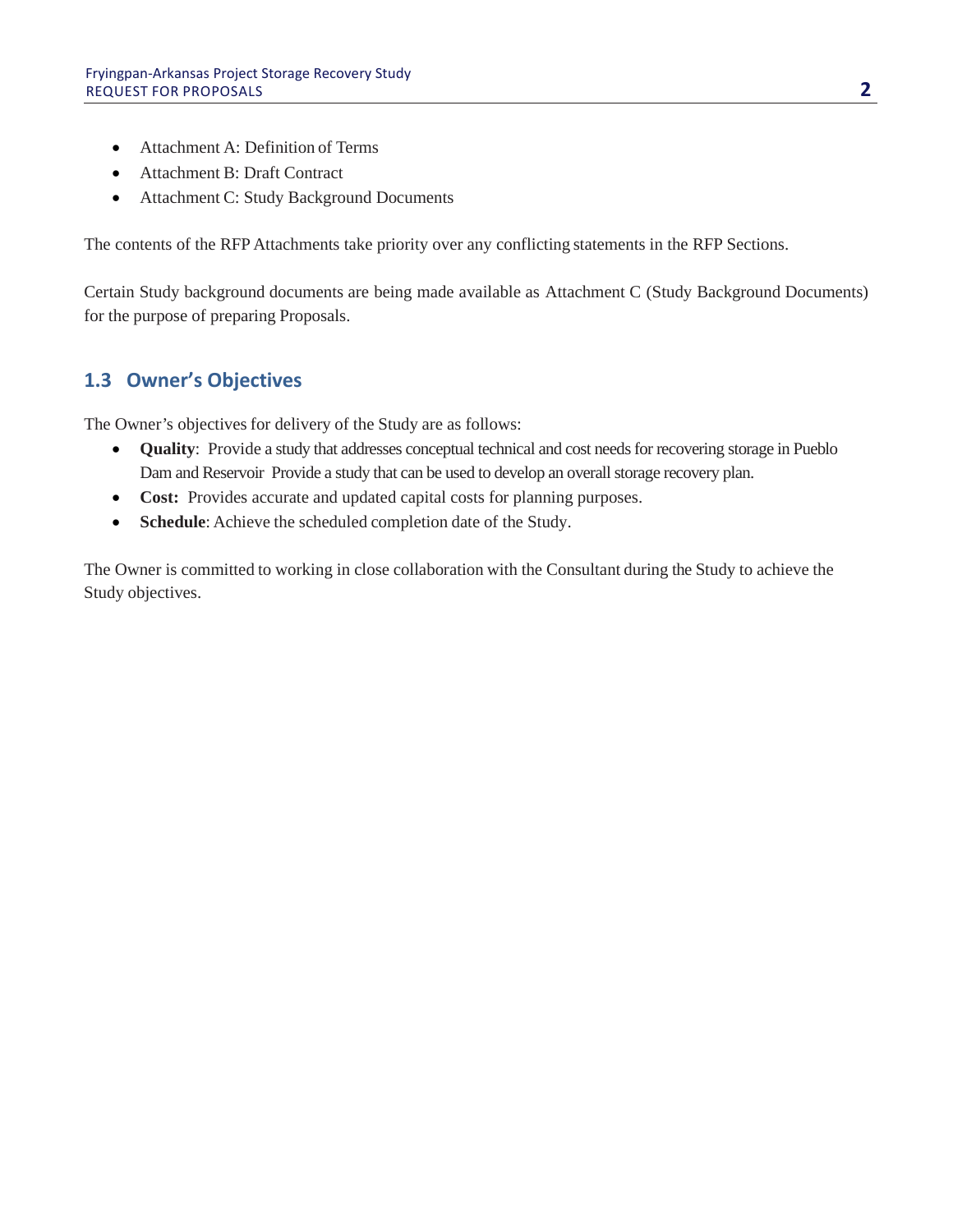# **Section 2. Study Overview**

# **2.1 Study Scope**

The Southeastern District was created under Colorado State Statutes on April 29, 1958, by the District Court of Pueblo, Colorado, for the purpose of developing and administering the Fryingpan-Arkansas Project. The Southeastern District extends along the Arkansas River from Buena Vista to Lamar, and along Fountain Creek from Colorado Springs to Pueblo, Colorado. The Southeastern District consists of portions of nine counties.

The Fryingpan-Arkansas Project (Project) is a transmountain diversion which supplies southeastern Colorado with improved supplemental water supply for irrigation, municipal and industrial uses, hydroelectric power generation, and recreational opportunities. The Project also provides flood control for the area and is designed to maintain or improve fish and wildlife habitats. The Project acquired its name from the fact that it imports approximately 57,000 acre-feet of water each year from the Fryingpan River basin on the western slope of the Continental Divide and delivers it via a system of tunnels and reservoirs along with the Arkansas River to the eastern slope. After deductions of elements such as evaporation and transit loss annual allocated water are approximately 44,000 acre-feet.

The Fryingpan-Arkansas consists of 5 jurisdictional dams, 16 diversion sites, 27.2 miles of tunnels, 10.7 miles of conduit, and a 7.5-megawatt hydroelectric powerplant. The Southeastern District is responsible for a portion of the repayment of the construction costs and annual operation, maintenance and replacement of the Project. Property within the Southeastern District boundaries and that benefit from the Project are assessed an ad valorem tax. In addition to administering this repayment responsibility, the Southeastern District allocates supplemental water from the Fryingpan-Arkansas Project for use by various private and mutual ditch companies, and for use by the many municipal and domestic water suppliers who directly serve the Southeastern District 's approximately 893,000 constituents.

In addition to repayment of the Project, the Southeastern District also engages in water management and planning activities for the purpose of meeting present and future water supply needs of water users within its boundaries.

The Southeastern District functions under a governmental general fund and an Activity Enterprise fund. The fiscal year for the Southeastern District and its Enterprise is January through December.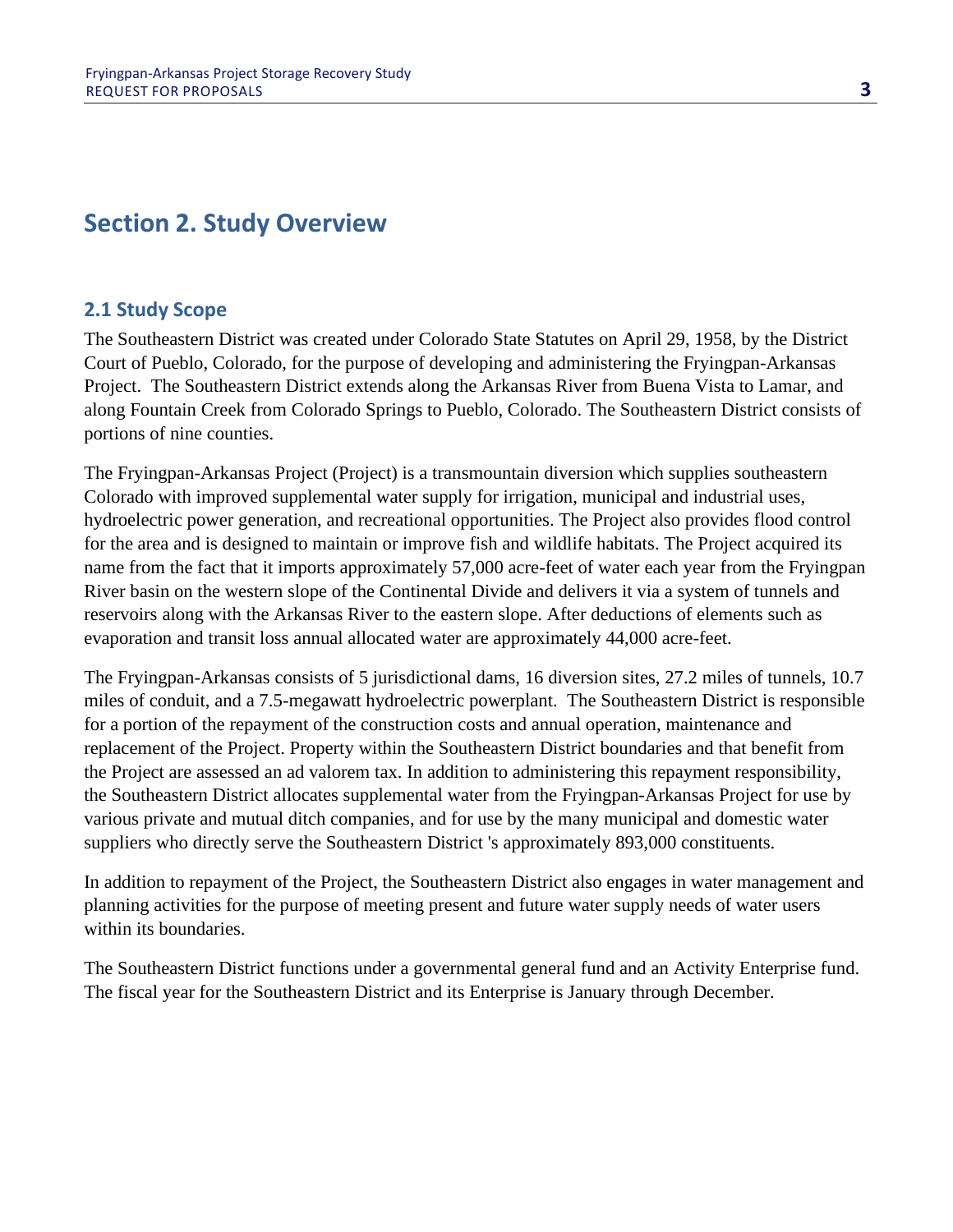The Southeastern Colorado Water Conservancy District (District) commissioned GEI Consultants to complete a Water and Storage Needs Assessment in 1997, and the study was completed in 1998. The task was to assess the water and storage needs of District members. The planning horizon for the study was 50 years. More than 20 years have elapsed since the completion of the study. Sedimentation in Pueblo Reservoir has reduced the available storage space by approximately 20,000 acre-feet over the past 45 years. Additional reductions may be shown at Turquoise Reservoir and Twin Lakes. Results are pending regarding Reclamation surveys to be certain of the amount.

The District Board desires to develop an integrated storage plan for Pueblo Dam and the Upper Arkansas Basin. A Recovery of Storage Program will look at methods such as dredging, enlargement or alternative storage to regain the amount of Project Storage that has been lost.

## **2.2 Study Budget and Funding**

The anticipated engineering fee for the Study is between \$150,000 to \$250,000. The Owner intends to use District funds to finance the Study.

## **2.3 Study Schedule**

As indicated in Section 4, it is anticipated that the Storage Recovery Study Contract will be executed on or about **March 20, 2020**. The Study is expected to be completed no later than **August 1, 2020**.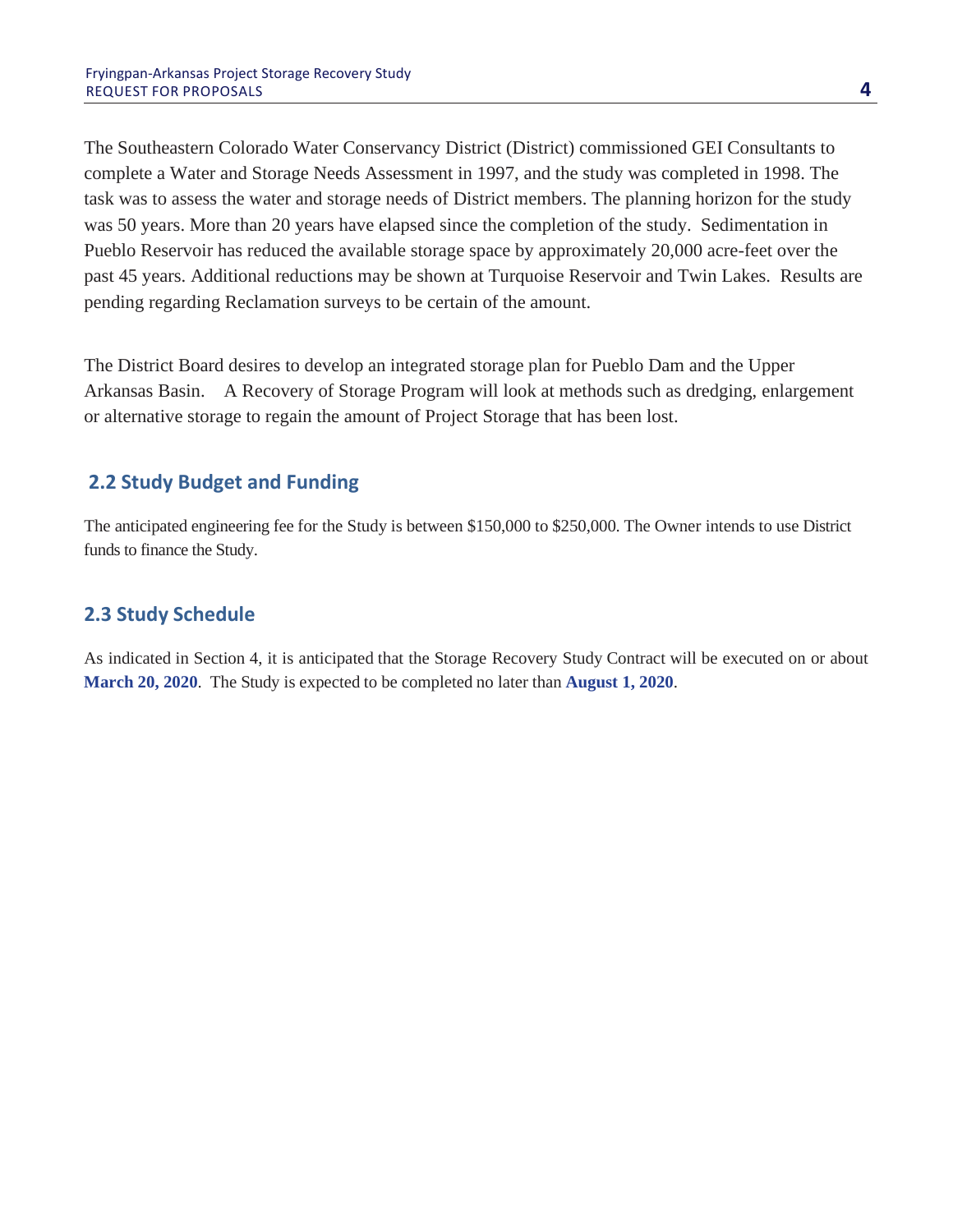# **Section 3. Study Services**

# **3.1 General**

The purpose of this study is to evaluate methods and conceptual costs of storage recovery at Pueblo Dam. The information prepared in this report will be used to develop an overall storage recovery strategy.

The scope will consist of the following subtasks:

- Evaluation and documentation of storage recovery methodologies.
- Development of conceptual costs for storage recovery methods.
- Preparation of a report documenting the evaluation and findings.

The Consultant will provide the following study scope of services:

- Conduct Study initiation workshop with Owner to discuss project objectives, schedule, and exchange information.
- Review existing information and develop alternatives cost estimating methodology based on available information. Evaluate methodologies including dredging, enlargement, and alternative storage.
- Develop conceptual cost estimates for methodologies.
- Conduct review meeting with Owner to discuss study findings and costs.
- Submit draft report summarizing findings.
- Address Owner comments on draft report.
- Submit final report (paper and electronic format).
- Present findings to Owner at a scheduled meeting.

# **3.2 Roles and Responsibilities**

**Owner:** The Owner will cooperate with the Consultant and will fulfill its responsibilities in a timely manner to facilitate the Consultant's timely and efficient performance of services. Owner responsibilities include:

- Review submissions and provide comments to Consultant.
- Furnish existing studies and provide complete, accurate and reliable data and information regarding the Study, including record drawings (if available), preliminary studies etc.
- Provide information and provide (or engage Consultant to perform) additional studies that may be necessary to complete the Project.
- Provide adequate funding.

**Consultant:** The Consultant will cooperate with the Owner and will provide in a timely manner services necessary to complete the Study scope specified in this RFP. Consultant responsibilities include:

- Prepare study documents.
- Implement quality-management procedures.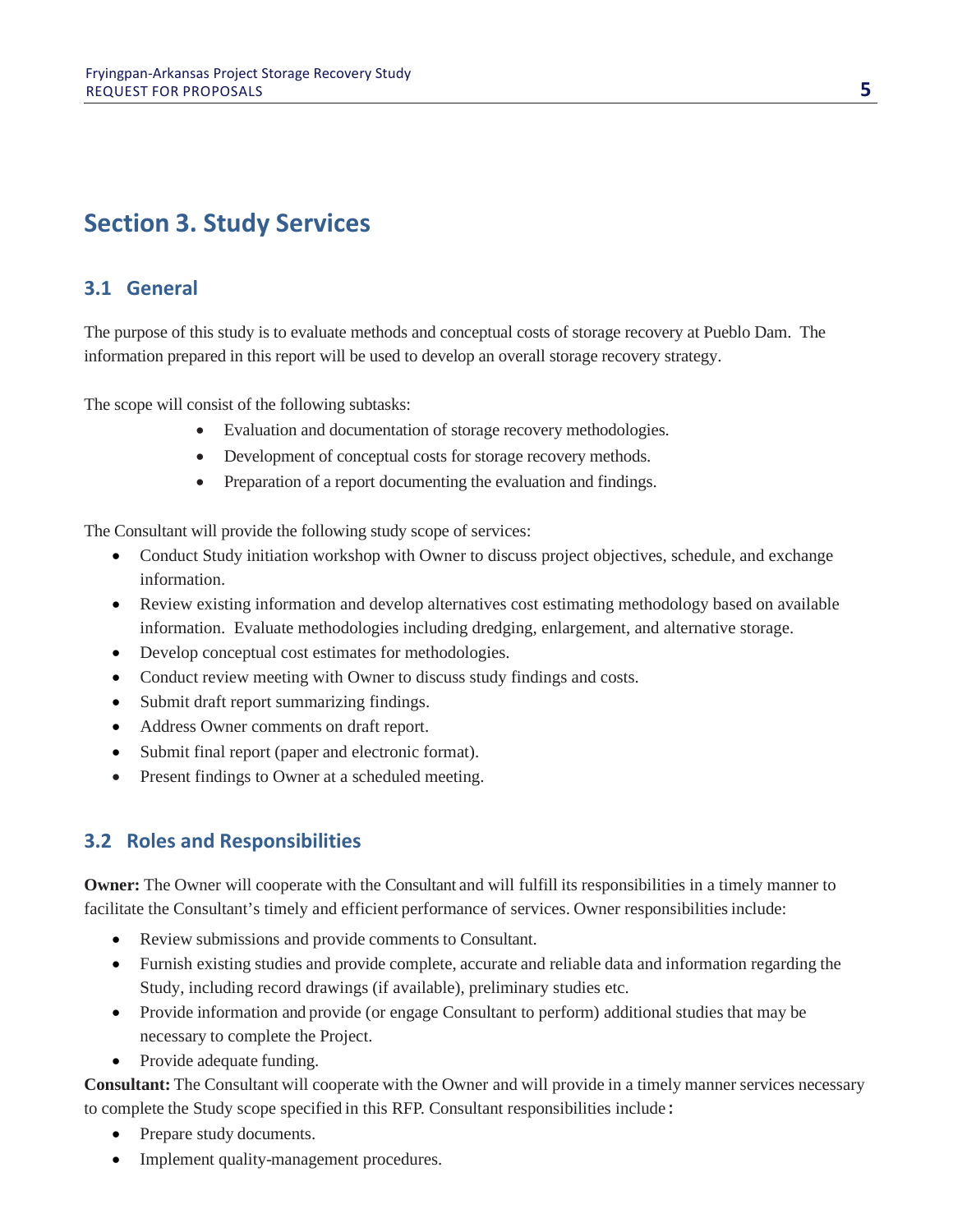The roles and responsibilities of the Owner and the Consultant are more fully described in Attachment B (Draft Contract).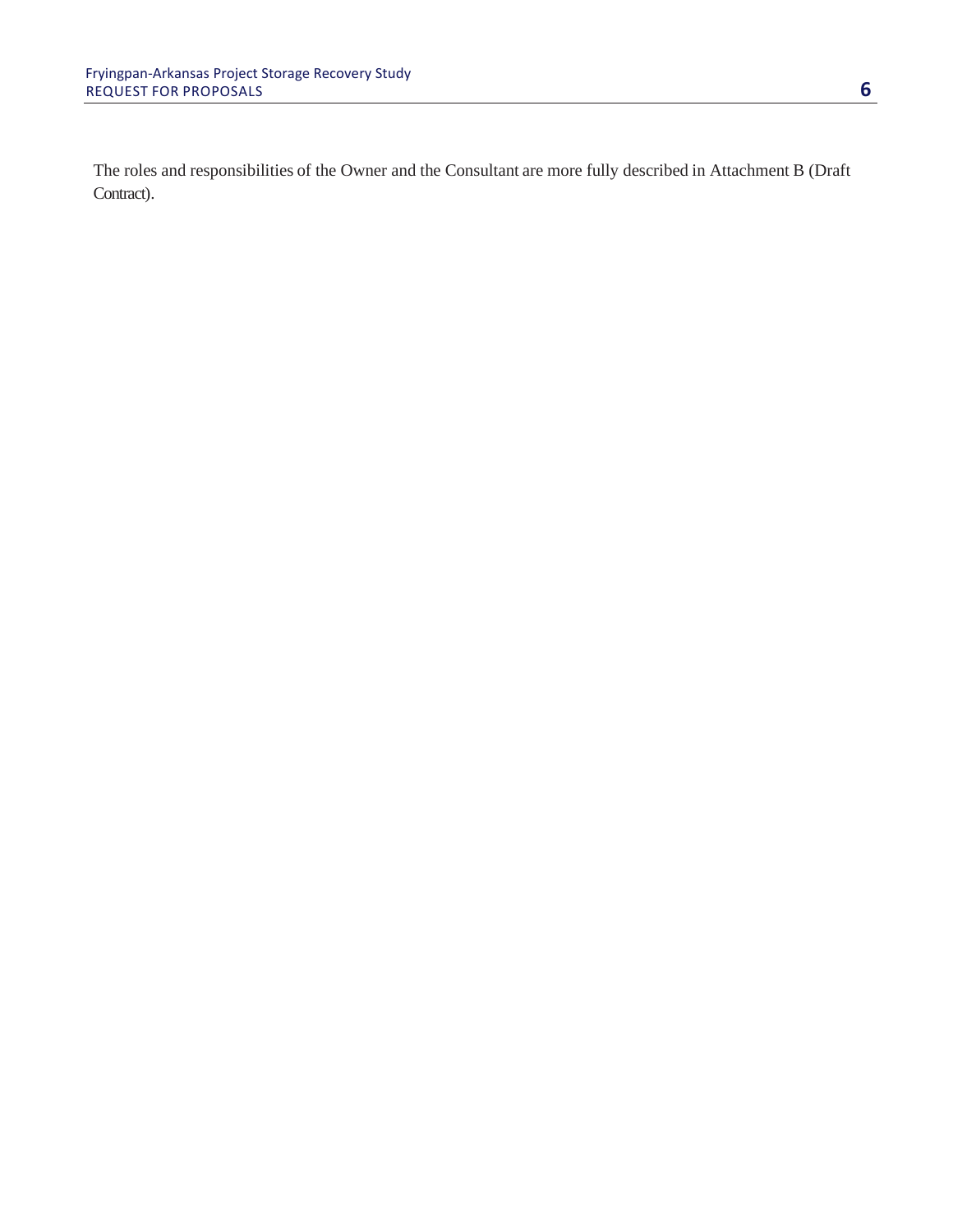# **Section 4. Selection Process**

#### **4.1 Acknowledgement of RFP**

Each potential Proposer should provide the Owner, within **seven (7)** days of receipt of this RFP, an acknowledgement that it has received the RFP and is a potential Proposer. Such acknowledgement shall identify and provide full contact information for the Proposer Contact, who shall be the Proposer's single point of contact for the receipt of any future documents, notices and addenda associated with this RFP. Such acknowledgement must be sent in writing and a copy electronically transmitted to the Owner Contact.

## **4.2 Communications and Owner Contact**

On behalf of the Owner, **Chris Woodka** will act as the sole point of contact for this RFP and shall administer the RFP process. All communications shall be submitted in writing, by fax, or by email, and shall specifically reference this RFP. In person meetings to discuss the RFP will be allowed between February 3 and February 21, 2020. Contact Chris Woodka to arrange an Owner meeting, if desired. All other questions or comments should be directed to the Owner Contact as follows:

**Chris Woodka Senior Policy and Issues Manager Southeastern Colorado Water Conservancy District 31717 United Avenue Pueblo, CO 81001**

#### **info@secwcd.com**

No oral communications from the Owner Contact or other individual is binding. No contact with board members or any public official concerning the Study during the selection process is allowed. A violation of this provision may result in disqualification of Proposer.

#### **4.3 Procurement Schedule**

The current procurement schedule is as follows:

Issue RFP February 3, 2020 Pre-Proposal Meetings (Optional) February 3 – February 21, 2020 Deadline for questions February 25, 2020 Submit Proposal February 28, 2020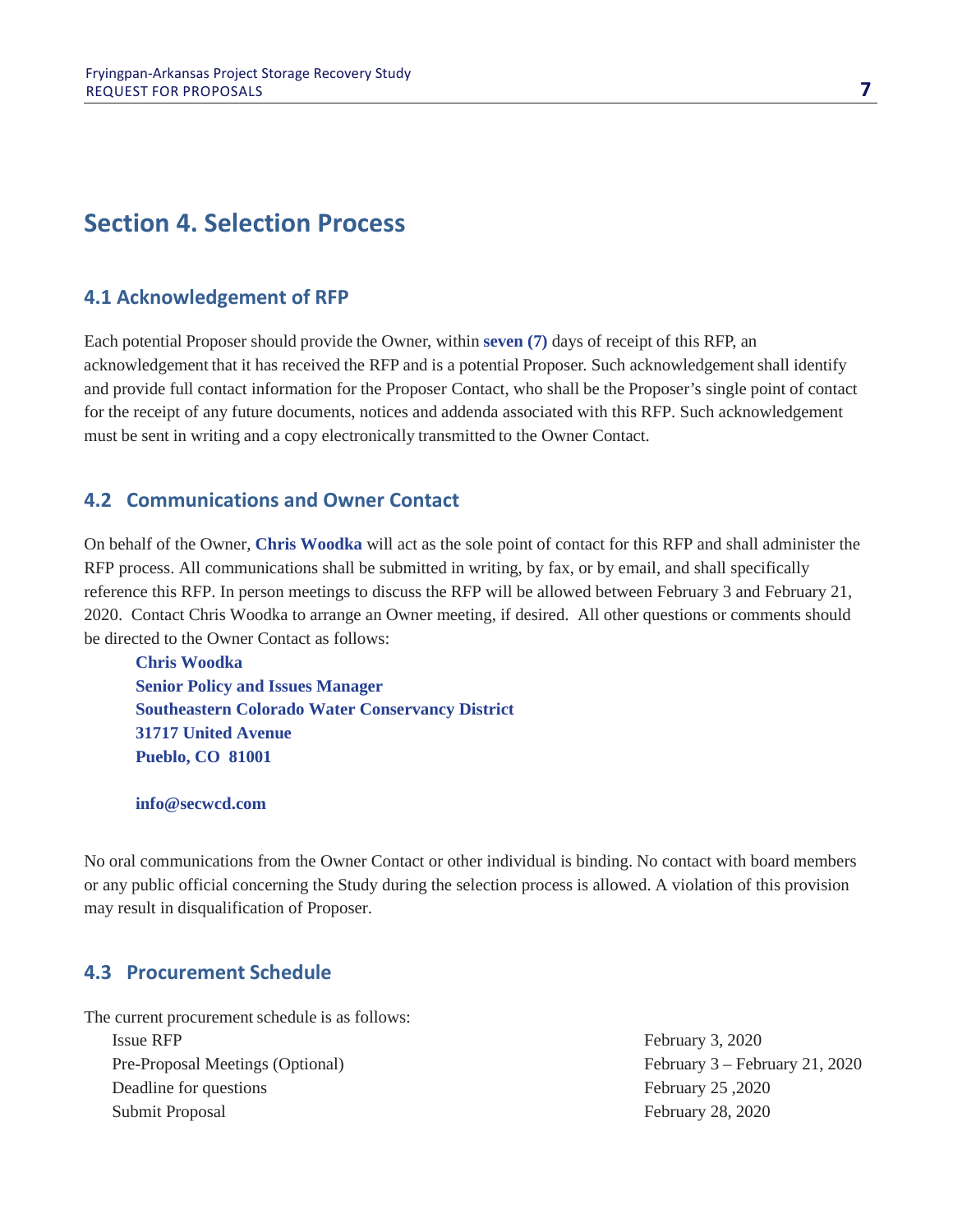Proposal evaluation/selection February 20-March 5, 2020 Notice of Award March 5, 2020 Board Approval March 19, 2020 Contract Execution March 20, 2020 Award Contract March 21, 2020 Submit DraftStudy June 26, 2020 Submit Final Study August1, 2020

#### **4.4 Pre-Proposal Meetings**

Owner will conduct optional pre-proposal meetings with each proposer that intends to respond to the RFP. The meeting will be held at a mutually agreed upon date and time between the Proposer and Owner between January 28 and February 14, 2016. The purpose of the meeting will be to discuss Study goals and issues and to provide the Proposer an opportunity to become more familiar with the Study. In addition, the meeting will provide the Owner with an opportunity to meet key team members and to better understand the Proposer's approach and experiences with the Storage Recovery and condition assessment process. The meeting will be informal. At this meeting, Owner will offer information about the Study and the selection process. Proposers shall advise the Owner Contact **prior to the meeting** of the names of individuals who will attend the pre-proposal meeting.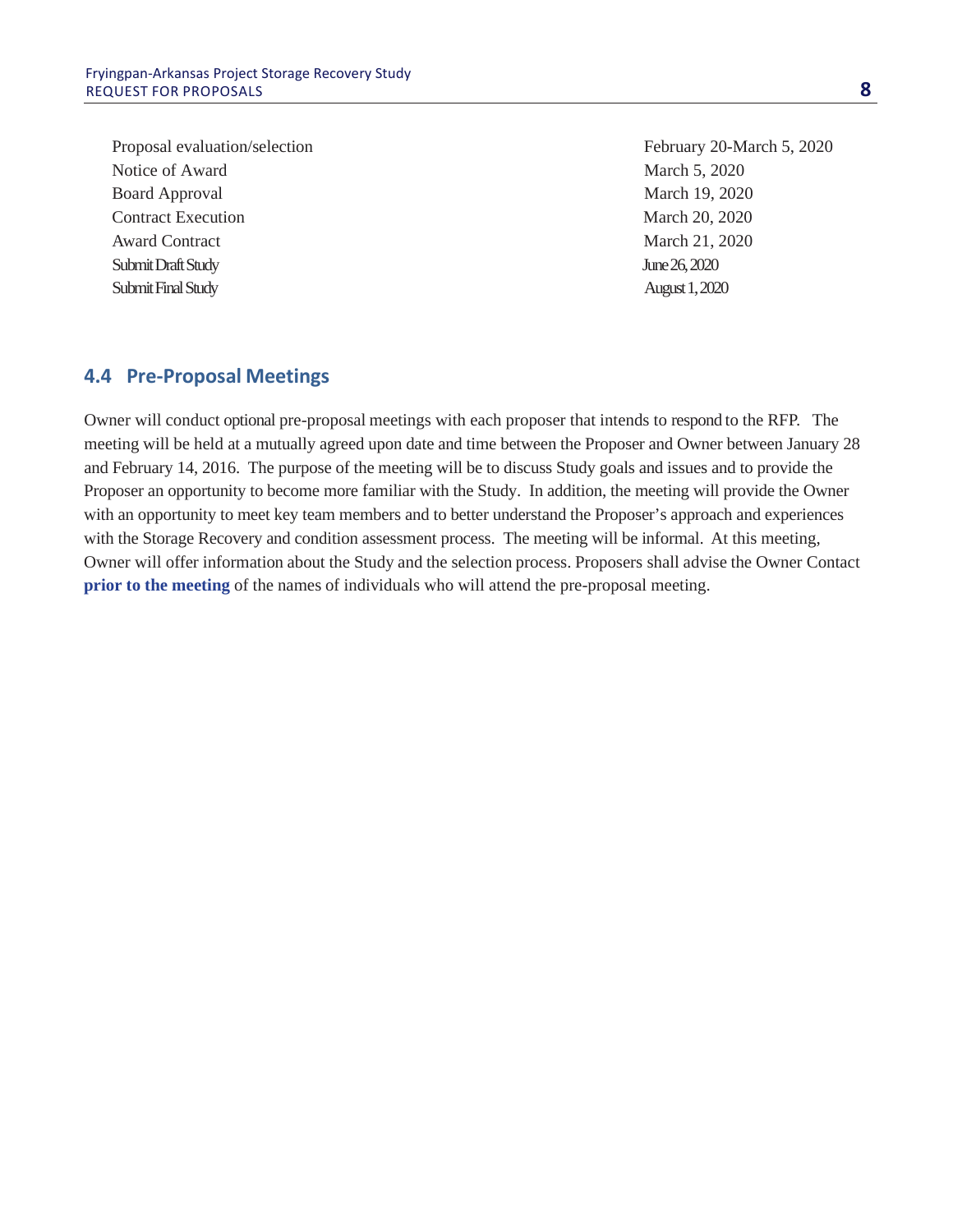# **Section 5. Proposal Submission Requirements**

## **5.1 Submittal Place and Deadline**

**Four (4)** Proposal paper documents must be received no later than 2**:00 pm February 28, 2020**, addressed to:

**James Broderick Executive Director Southeastern Colorado Water Conservancy District 31717 United Avenue Pueblo, CO 81001**

The Proposal may be subm[i](mailto:patty@secwcd.com)tted electronically by email to  $\frac{info@second.com}{if}$  by the date and time stated above. If submitted electronically, a paper copy must also be sent as above and received by the end of business on March 2, 2020.

Each Proposer assumes full responsibility for timely delivery of its Proposal at the required location. Any Proposal received after the submittal deadline will be deemed non-responsive and returned. The delivered packaging containing the Proposal documents must note "Proposal Enclosed" on its face.

## **5.2 Submission Format**

The Proposal must not exceed **25** total pages (most or all 8½ x 11 inch with 1-inch or greater margins), excluding the transmittal letter, index or table of contents, front and back covers, title pages'/separation tabs, and appendices. Eleven-point font or larger must be used in Proposal Parts 1 - 7. The proposal should focus on the Study approach and the team's experience.

## **5.3 Submission Content**

The content requirements set forth in this RFP represent the minimum content requirements for the Proposal. It is the Proposer's responsibility to include information in its Proposal to present all relevant qualifications and other materials. The Proposal, however, should not contain standard marketing or other general materials. It is the Respondent's responsibility to modify such materials so that only directly relevant information is included in the Proposal.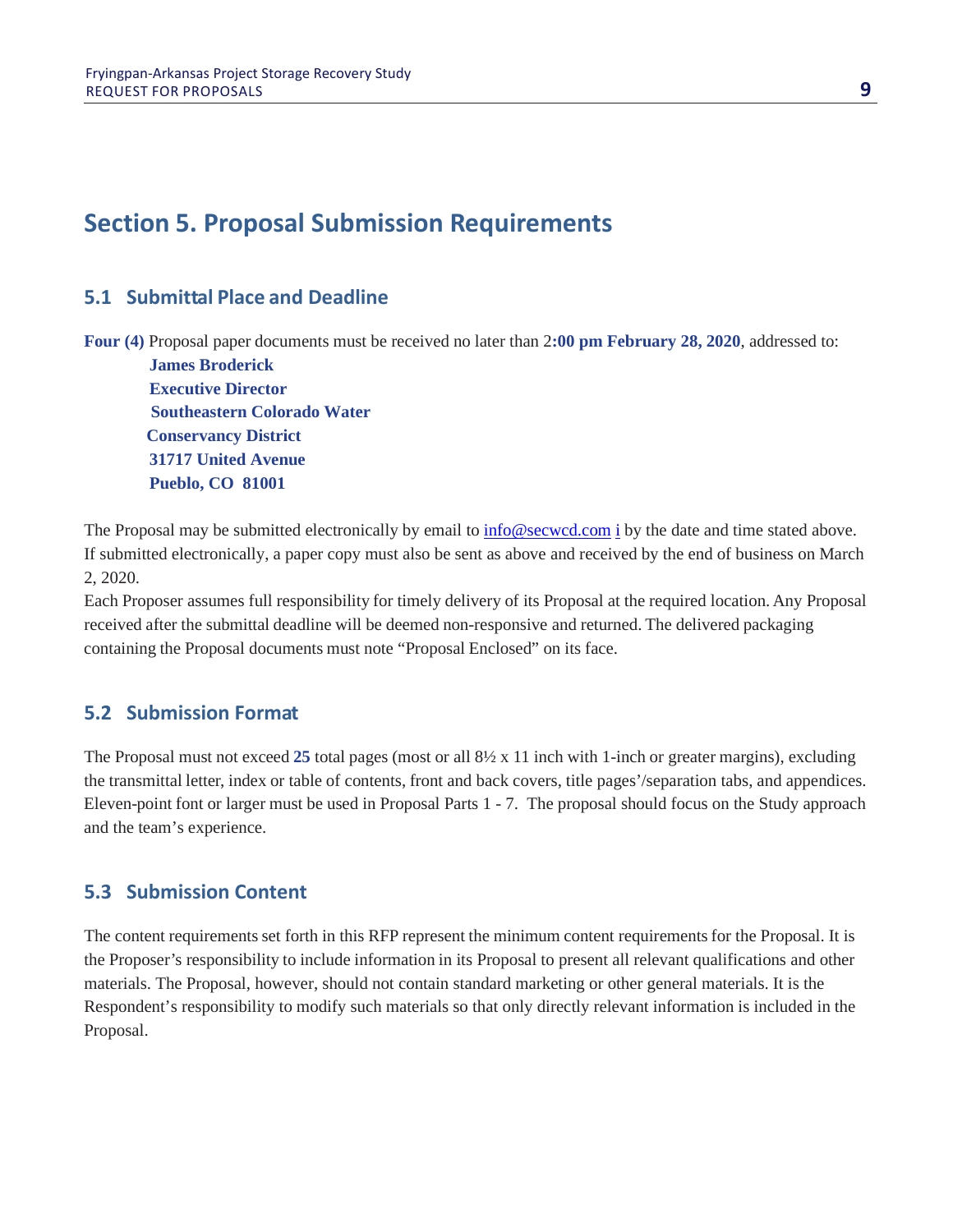The Proposal must include the following information in the order listed:

- Transmittal Letter
- Part 1 Executive Summary
- Part 2 Consultant Profile
- Part 3 Study Team
- Part  $4$  Experience
- Part 5 Study Approach
- Part 6 Contract Markup (not included in page count)
- Part 7 Fee and Rate Proposal

#### **5.3.1 Transmittal Letter**

Proposers must submit a transmittal letter (maximum two pages) on the Proposer's letterhead. It must be signed by a representative of the Proposer who is authorized to sign such material and to commit the Proposer to the obligations contained in the Proposal. The transmittal letter must include the name, address, phone number and email address for the Proposer Contact and must specify who would be the Consultant'ssignatory to any contract documents executed with the Owner. The transmittal letter may include other information deemed relevant by the Proposer.

#### **5.3.2 Part 1 – Executive Summary**

The executive summary (maximum three pages) must include a concise overview of the key elements of the Proposal and must summarize and refer to information in the Proposal. The executive summary shall not be used to convey additional information not found elsewhere in the Proposal.

#### **5.3.3 Part 2 – Consultant Profile**

A general description of the company proposed as the Consultant must be provided in Part 2 of the Proposal. Information concerning Key Personnel and other firmsthat may be included on the Study Team, including the project manager and lead technical staff should be provided in Part 3 of the Proposal. The Consultant Profile must include the following information.

#### • **General**

Provide general information about the Consultant, such as lines of business and service offerings, locations of home and other offices, number of employees (professional and non-professional), years in business, and evidence of required licenses.

#### • **Legal structure**

Identify whether the Consultant is organized as a corporation, limited liability company (LLC), general partnership, joint venture, limited partnership, or other form of legal entity.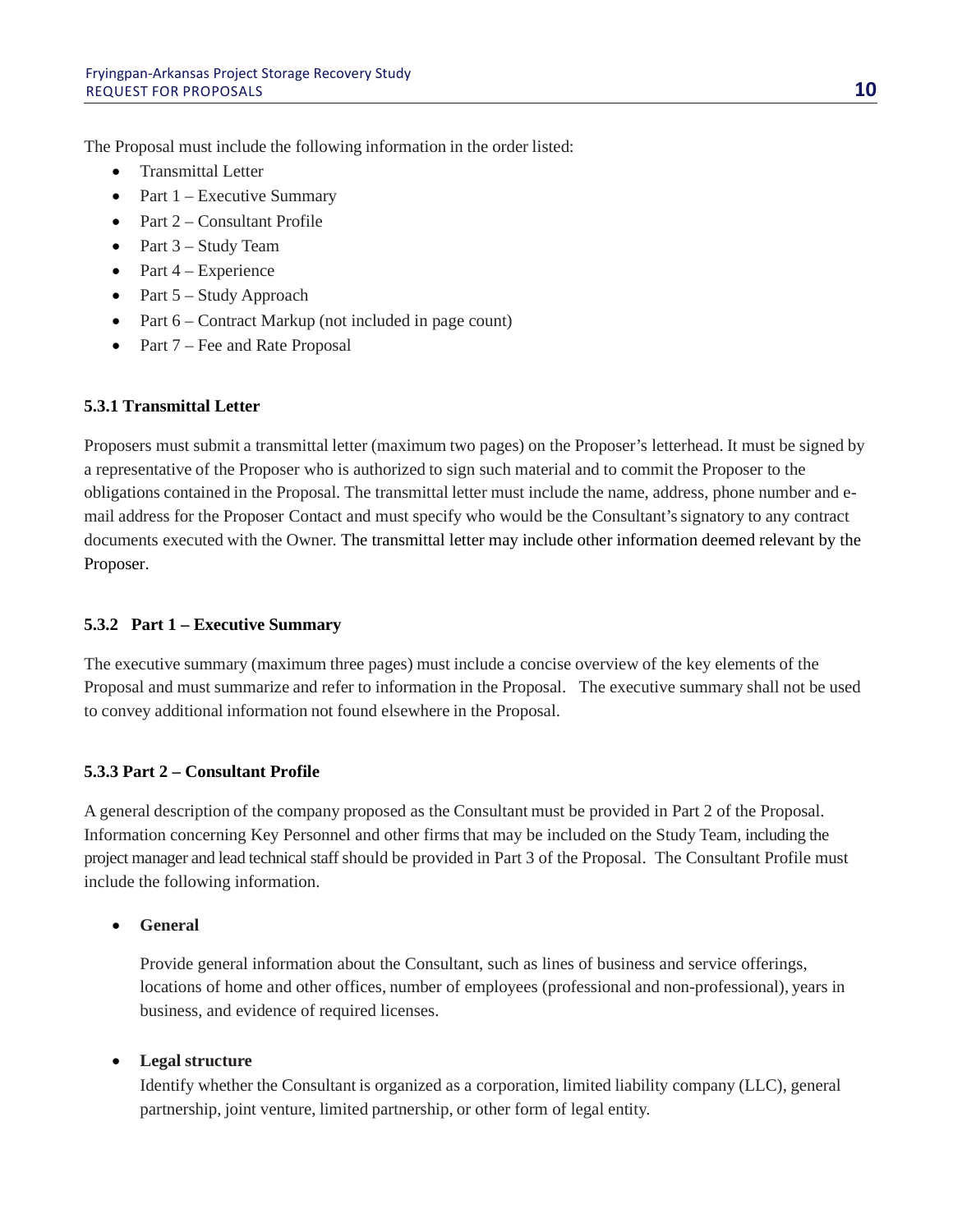#### • **Study office location**

Identify where the Consultant intends to maintain its Study office(s) and where most of the design work will be performed.

#### **5.3.4 Part 3 – Study Team**

The composition, organization and management of the Study Team must be described as follows:

- Identify all Key Personnel on the Study Team and describe their specific responsibilities.
- Provide an organizational chart showing the reporting relationships and responsibilities of the Key Personnel and describe the Consultant's approach to the management of such Key Personnel.
- Provide resumes for all Key Personnel in Appendix B of the Proposal. Resumes must be limited to two pages per individual and include:
	- —Academic and professional qualifications
	- —Professional registration (as applicable)
	- —Experience as it relates to the Study and to the individual's specified role on the Study

#### **5.3.5 Part 4 – Experience**

The Proposal must describe the performance history and experience of the Study Team on similar Studies. In additional the Proposal should include relevant experience with preparation of Condition Assessments and Capital Improvements Plans.

#### **5.3.6 Part 5 – Study Approach**

Provide a conceptual description (maximum six pages) of the Consultant's approach for managing and performing its services. The following items should be addressed:

- Discuss how a collaborative relationship with the Owner would be established.
- Identify the work components critical to the Study's success and how these components would be achieved.
- Schedule

In addition, the Study Approach must include brief descriptions of the Consultant's approach to the following:

- **Communications**
- Quality management

#### **5.3.7 Part 6 – Contract Comments (not included in page count)**

The Proposal must include in Appendix A (Contract Comments) any general comments related to the Draft Contract(including its attachments), setting forth any suggested revisions/inclusions requested by the Proposer. The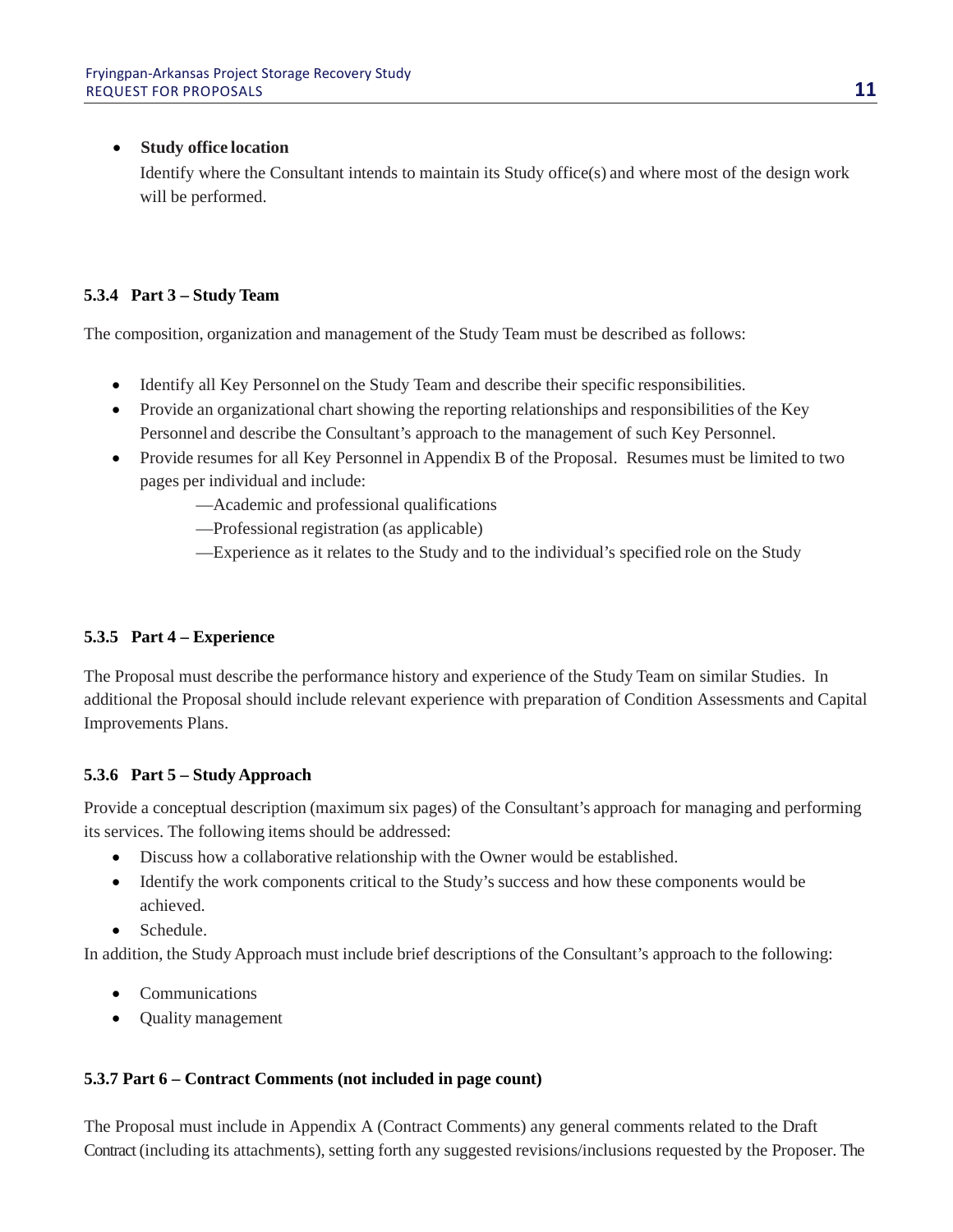draft Contract is general in nature at this point and is included to provide the Proposer the intended legal form that will be used for this Study.

The Owner is not obligated to accept any of the requested exceptions, modifications, additions, etc. submitted by the Proposer in the Contract Markup when negotiating and finalizing the Contract. Furthermore, the Owner may request additional revisions during negotiations and before finalizing the Contract.

Proposers are encouraged to carefully review RFP Attachment B (Draft Contract) and to submit written questions and comments by the deadline specified in Section 4. Based on its assessment of the comments submitted, the Owner (at its sole discretion) may modify the Draft Contract or address the comments during the final contract negotiations. The Owner expects that this review and comment process will substantially reduce the need for extensive post-selection negotiation.

#### **5.3.8 Part 7 – Fee and Rate Proposal**

The Proposer must provide a fee and rate schedule based on the scope of services. Furnish a fee schedule showing anticipated hours per team member and hourly rates for the scope of services.

Please be advised that the Owner is not interested in proposed fees or rates that provide excessive discounts from the Consultant's anticipated actual costs for the requested services. If Owner determines (at its sole discretion) that the fees and rates included in a Proposal are unacceptably below industry norms or that a Proposer's fees and rates are substantially or unacceptably below other Proposals, the Owner may (at its sole discretion) either declare that Proposal to be non-responsive or seek additional detailed information from that Proposer concerning the cost basis for its fee and rate proposal, prior to rendering a decision on the Proposal's responsiveness.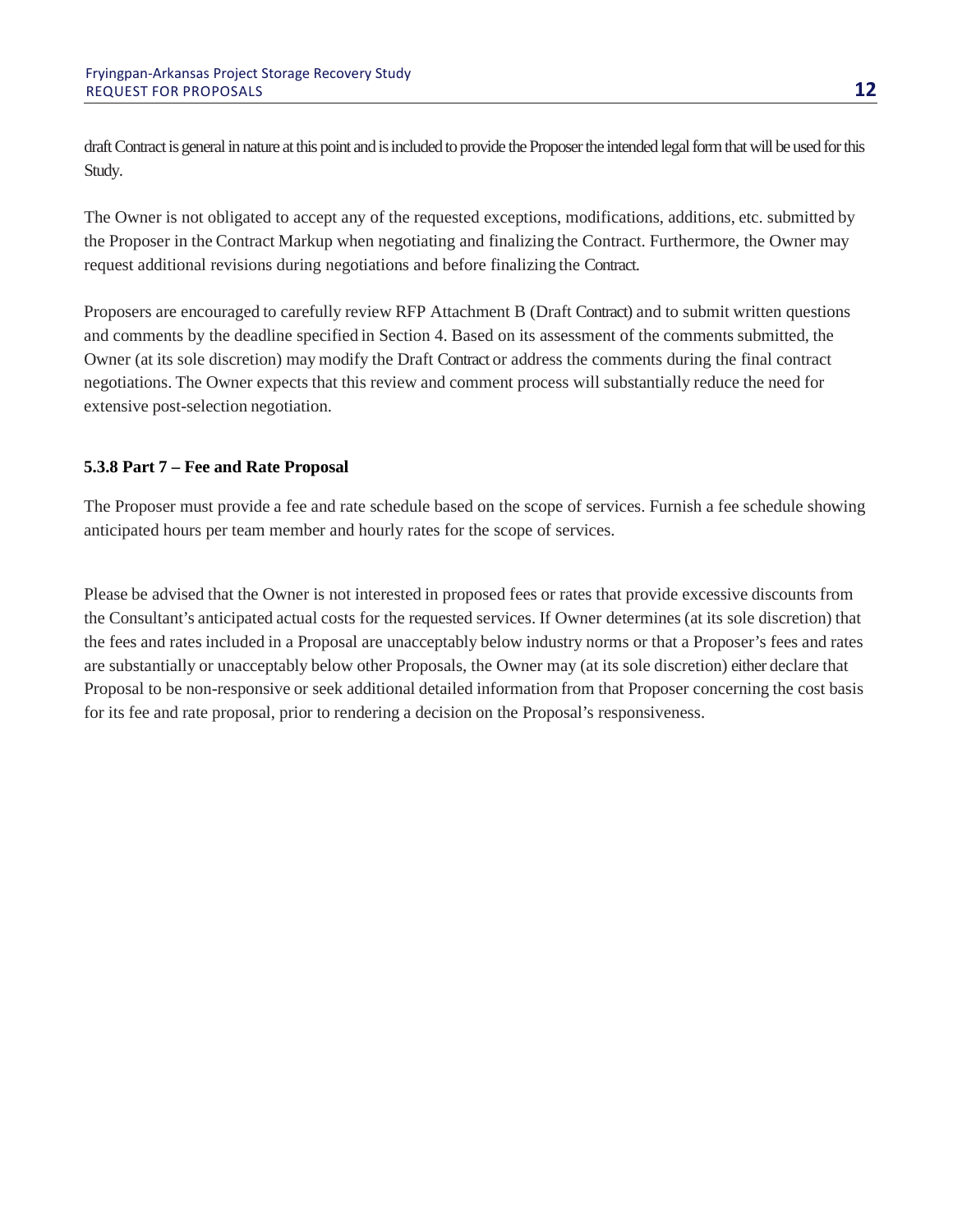# **Section 6. Proposal Evaluation and Selection**

### **6.1 General**

The Proposals will be reviewed and evaluated by the Owner according to the requirements and criteria outlined in this Section 6. During the Proposal evaluation process, requests for clarification may be submitted to one or more Proposers regarding its Proposal or related matters. Failure to respond in a timely manner to any such questions or requests may be grounds for elimination of the Proposer from further consideration. In addition, the Owner may require that all or a limited number of Proposers participate in interviews.

#### **6.2 Responsiveness**

Each Proposal will be reviewed to determine whether it is responsive to the RFP. Failure to comply with the requirements of this RFP may result in a Proposal being rejected as non-responsive. At its sole discretion, however, the Owner may waive any such failure to meet a requirement of this RFP and may request clarification or additional information to remedy a failure.

#### **6.3 Comparative Evaluation Criteria**

The Owner will evaluate and rank the responsive Proposals according to the following criteria in order of priority:

- **Study Approach and Demonstrated Value**
- **Study Experience**
- **Study Team**
- **Ability to Meet Schedule**
- **Fee and Rate Proposal**

#### **6.4 Selection**

After the evaluation process is complete, the Owner will notify Proposers of the rankings. The top-ranked Proposer will be selected for contract award.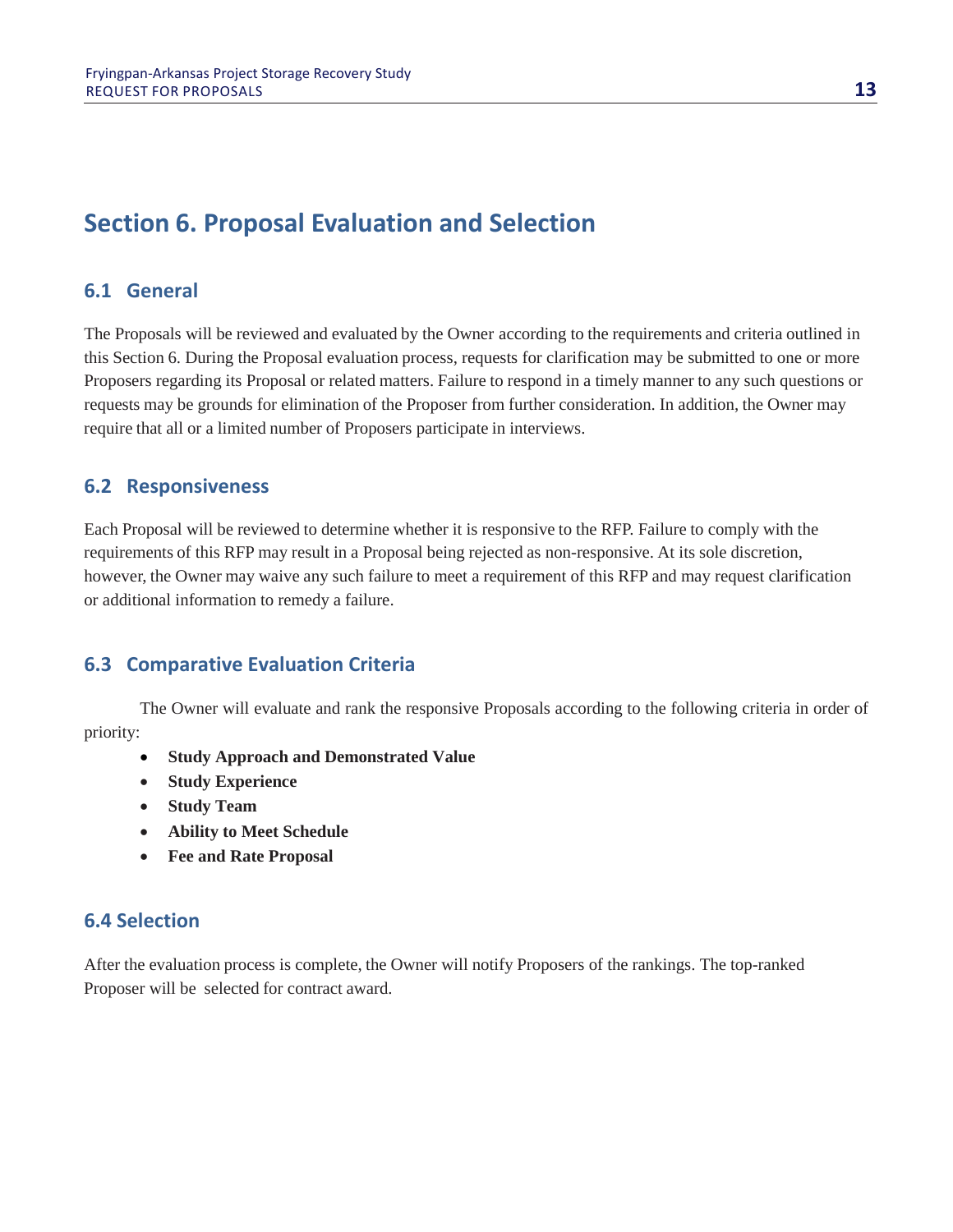# **Section 7. Conditions for Proposers**

# **7.1 Owner Authority**

Owner is a **Water Conservancy District** in the State of **Colorado**

## **7.2 Rights of the Owner**

The Southeastern District reserves, holds, and may exercise, at its sole discretion, the following rights and options regarding this RFP and selection process in accordance with the provisions of applicable law:

- To transmit the RFP to and invite a SOP from any firm at any time during the selection process.
- To determine that any SOP received complies, or fails to comply, with the terms of this RFP.
- To waive any technical non-conformance with the terms of this RFP.
- To change or alter the schedule for any events called for in this RFP upon the issuance of notice to all prospective respondents who have received a copy of this RFP.
- To conduct investigations of any or all the respondents, as Southeastern District deems necessary or convenient, to clarify the information provided as part of the SOP, and to request additional information to support the information included in any SOP.
- To suspend or terminate any portion of or all the selection process described in this RFP at any time (in its sole discretion). If terminated, Southeastern District may commence a new selection process or exercise any other rights provided under applicable law without an obligation to the respondents.
- To eliminate from further consideration any respondent who communicates with Southeastern District Board director or staff regarding this RFP, other than the designated contact person listed herein.

## **7.3 Conflict of Interest**

The following laws mandate the public disclosure of certain information concerning persons doing business or seeking to do business with the Owner, including affiliations and business and financial relationships such persons may have with Owner officers.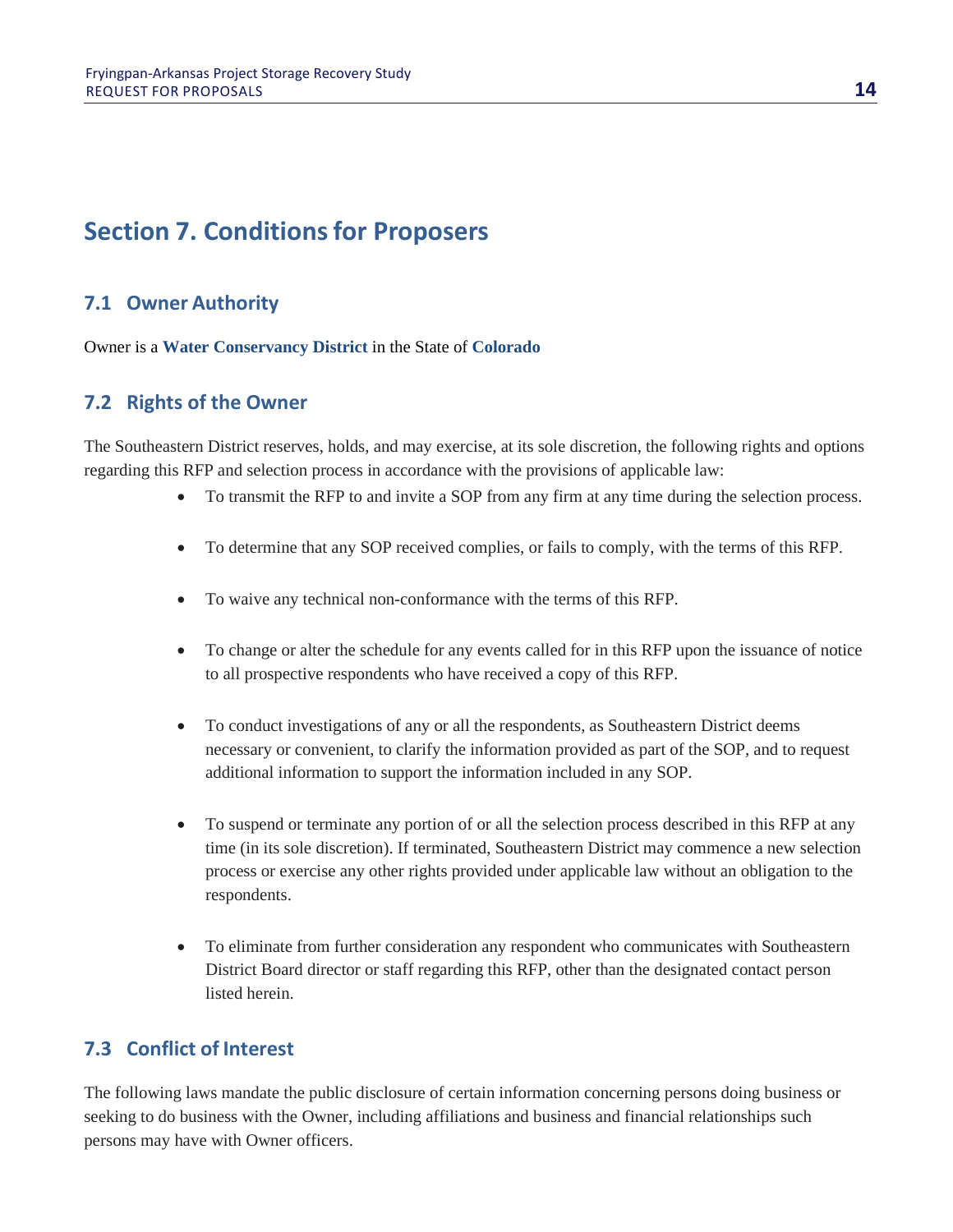## **7.4 Proprietary Information**

All materials submitted to the Owner become public property**.** If the Proposal contains proprietary information that the Proposer does not want disclosed, each page containing such information must be identified and marked "PROPRIETARY" at the time of submittal. Owner will, to the extent provided by law, endeavor to protect such information from disclosure. The final decision as to what information must be disclosed, however, lies with to **the Southeastern Colorado Water Conservancy District**. Failure to identify proprietary information will result in all unmarked sections being deemed non-proprietary and available upon public request. Proposers shall not be permitted to mark entire Proposal as proprietary.

# **7.5 Other Information**

#### **Officials not to Benefit**

No Member of the Delegation to the Congress, Resident Commissioner, or official of the District shall benefit from the RFP other than as a water user or landowner in the same manner as other water users or landowners.

#### **Equal Employment Opportunity**

- (a) The District will not discriminate against any employee or applicant for employment because of race, color, religion, sex, sexual orientation, gender identity, or national origin. The District will take affirmative action to ensure that applicants are employed, and that employees are treated during employment, without regard to their race, color, religion, sex, sexual orientation, gender identity, or national origin. Such action shall include, but not be limited to the following: employment, upgrading, demotion, or transfer; recruitment or recruitment advertising; layoff or termination; rates of pay or other forms of compensation; and selection for training, including apprenticeship. The District agrees to post in conspicuous places, available to employees and applicants for employment, notices to be provided by the Contracting Officer setting forth the provisions of this nondiscrimination clause.
- (b) The District will, in all solicitations or advertisements for employees placed by or on behalf of the District, state that all qualified applicants will receive consideration for employment without regard to race, color, religion, sex, sexual orientation, gender identity, or national origin.
- (c) The District will not discharge or in any other manner discriminate against any employee or applicant for employment because such employee or applicant has inquired about, discussed, or disclosed the compensation of the employee or applicant or another employee or applicant. This provision shall not apply to instances in which an employee who has access to the compensation information of other employees or applicants as a part of such employee's essential job functions discloses the compensation of such other employees or applicants to individuals who do not otherwise have access to such information, unless such disclosure is in response to a formal complaint or charge, in furtherance of an investigation, proceeding, hearing, or action, including an investigation conducted by the employer, or is consistent with the contractor's legal duty to furnish information.
- (d) The District will send to each labor union or representative of workers with which he has a collective bargaining agreement or other contract or understanding, a notice, to be provided by the agency Contracting Officer, advising the labor union or workers' representative of the District's commitments under Section 202 of Executive Order No. 11246 of September 24, 1965, and shall post copies of the notice in conspicuous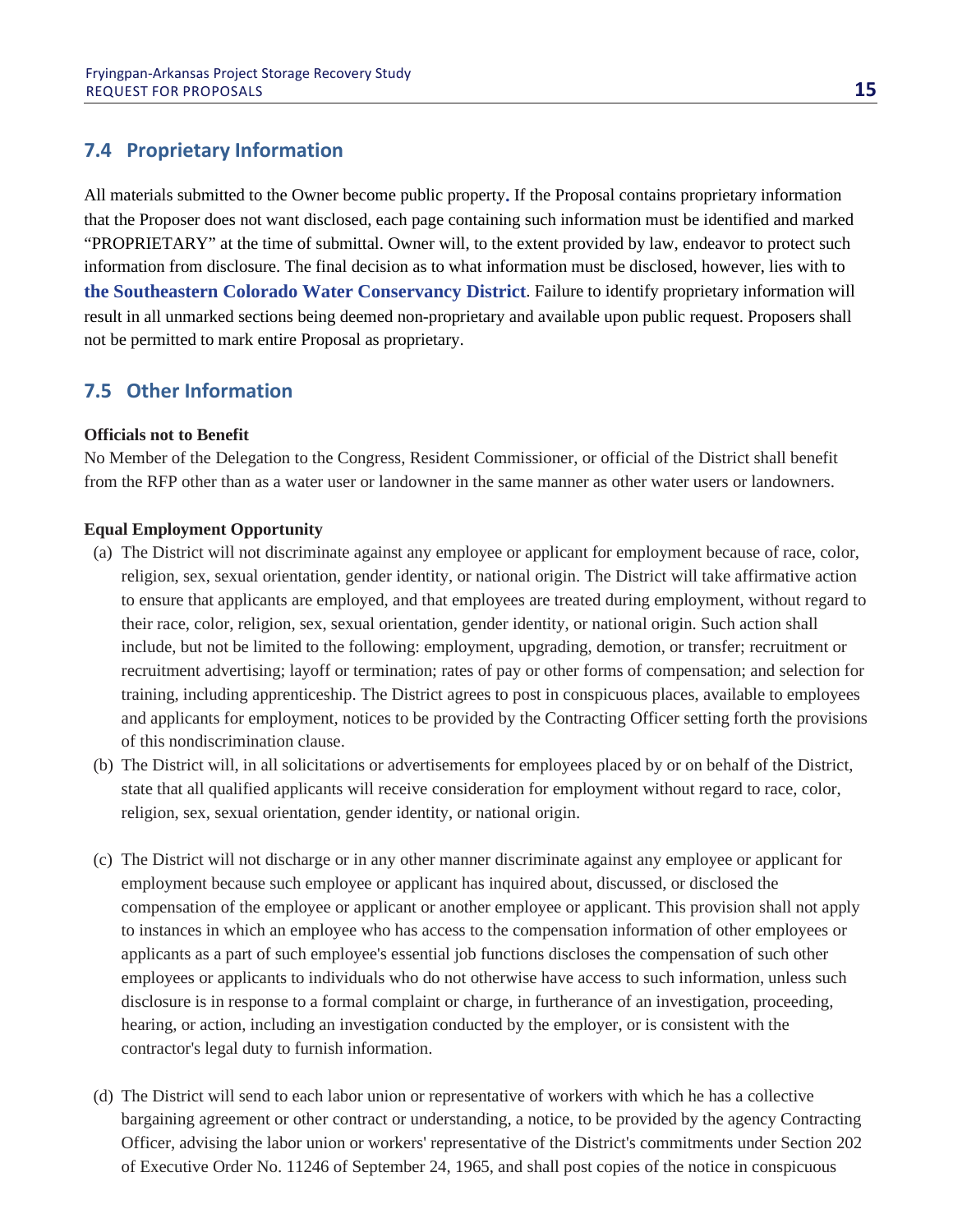places available to employees and applicants for employment.

- (e) The District will comply with all provisions of Executive Order No. 11246 of Sept. 24, 1965, and of the rules, regulations, and relevant orders of the Secretary of Labor.
- (f) The District will furnish all information and reports required by Executive Order No. 11246 of September 24, 1965, and by the rules, regulations, and orders of the Secretary of Labor, or pursuant thereto, and will permit access to his books, records, and accounts by the contracting agency and the Secretary of Labor for purposes of investigation to ascertain compliance with such rules, regulations, and orders.
- (g) In the event of the District's noncompliance with the nondiscrimination clauses of this Contract or with any of such rules, regulations, or orders, this Contract may be cancelled, terminated, or suspended in whole or in part and the District may be declared ineligible for further Government contracts in accordance with procedures authorized in Executive Order No. 11246 of Sept. 24, 1965, and such other sanctions may be imposed and remedies invoked as provided in Executive Order No. 11246 of September 24, 1965, or by rule, regulation, or order of the Secretary of Labor, or as otherwise provided by law.
- (h) The District will include the provisions of paragraphs (a) through (g) in every subcontract or purchase order unless exempted by rules, regulations, or orders of the Secretary of Labor issued pursuant to Section 204 of Executive Order No. 11246 of September 24, 1965, so that such provisions will be binding upon each subcontractor or vendor. The District will take such action with respect to any subcontract or purchase order as may be directed by the Secretary of Labor as a means of enforcing such provisions including sanctions for noncompliance: Provided, however, that in the event the District becomes involved in, or is threatened with, litigation with a subcontractor or vendor as a result of such direction, the District may request the United States to enter into such litigation to protect the interests of the United States.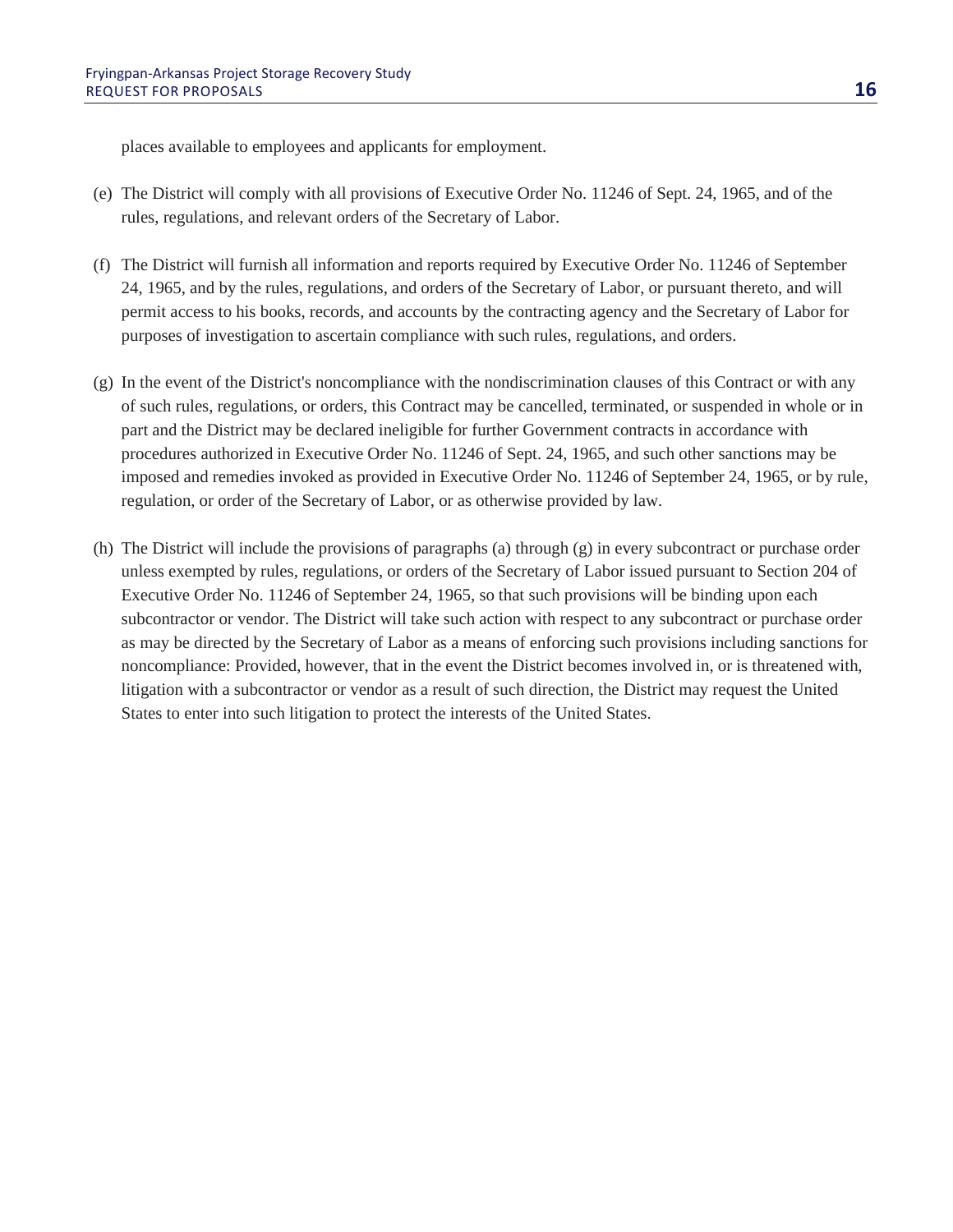# **7.6 Addenda**

If any revisions to the RFP or procurement process become necessary or desirable (at the Owner's sole discretion), the Owner may issue written addenda. **The Owner will not transmit addenda to potential Proposers.** The Owner will post all addenda on the Owner Study website at the following address: **www.secwcd.org. It is Proposer's responsibility to obtain all addenda prior to submitting its Proposal.**

## **7.7 Protests**

Any protest to an Owner's action in connection with this procurement must be filed in writing no later than **20** business days following such action and must be in strict accordance with the Owner's applicable procedures and with applicable law.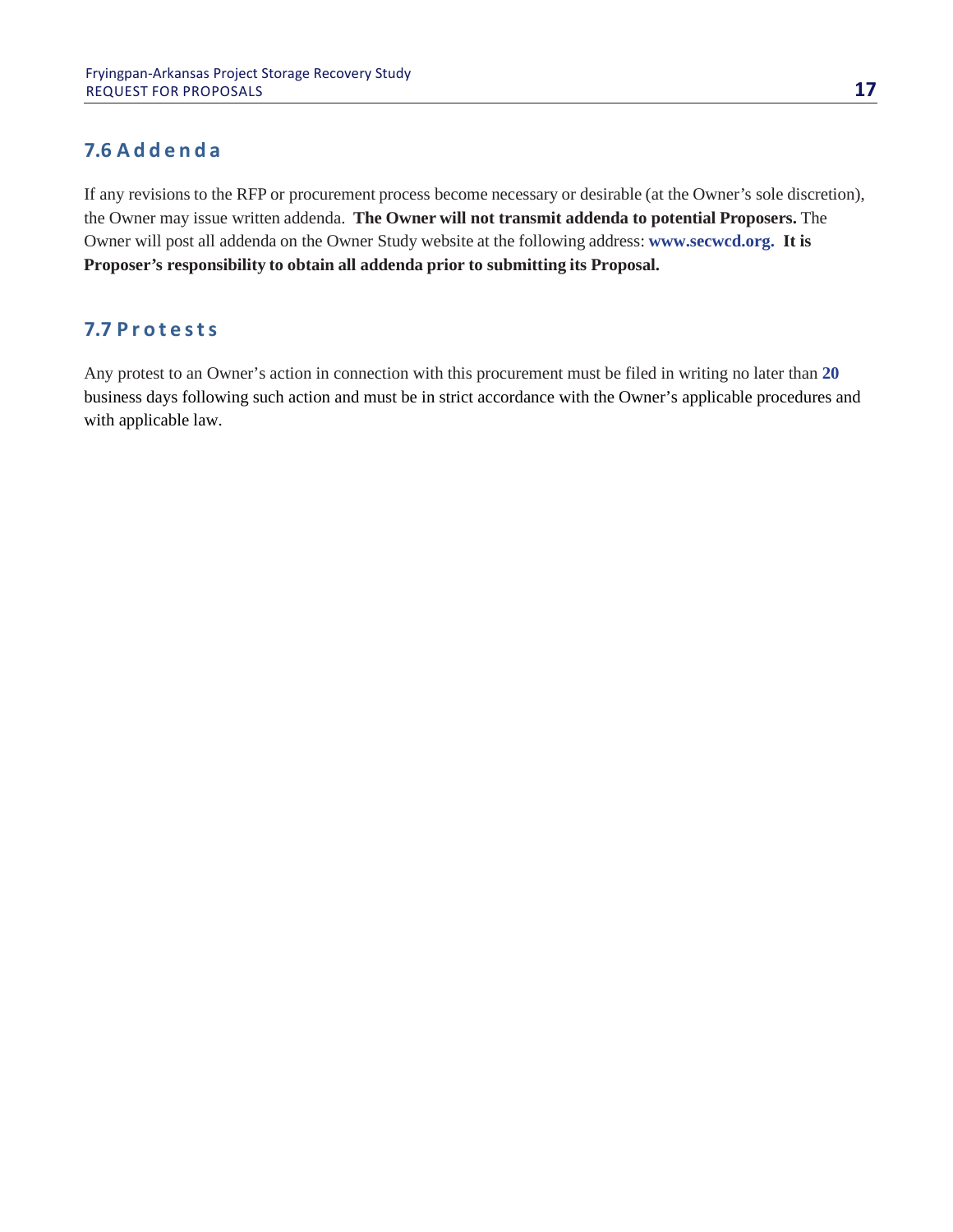# **Attachment A**

# **Definition of Terms**

The definitions of some of the capitalized terms used in this RFP are presented below:

**Consultant** – The entity that is selected to enter the Progressive Design-Build Contract with the Owner and that will be the single point of accountability to the Owner for delivery of the services and the Study.

**Draft Contract** – The draft contract, including the agreement and its attachments, presented as RFP Attachment B (Draft Contract).

**Key Personnel** – The individuals, employed by Consultant or other firms included on the Study Team, who would fill certain key roles in delivery of the Study and related services by the Consultant, including the following positions: Study manager, safety manager, design manager, and construction manager.

#### **Owner or District** – **Southeastern Colorado Water Conservancy District**

**Project** – Fryingpan-Arkansas Project (Fry-Ark)

**Proposer** – The entity responding to this RFP by submitting the Proposal.

#### **Study** – **Storage Recovery Study**

**Study Team –** The Consultant, Key Personnel and any additional firms (such as subcontractors and sub consultants) included in the Proposal.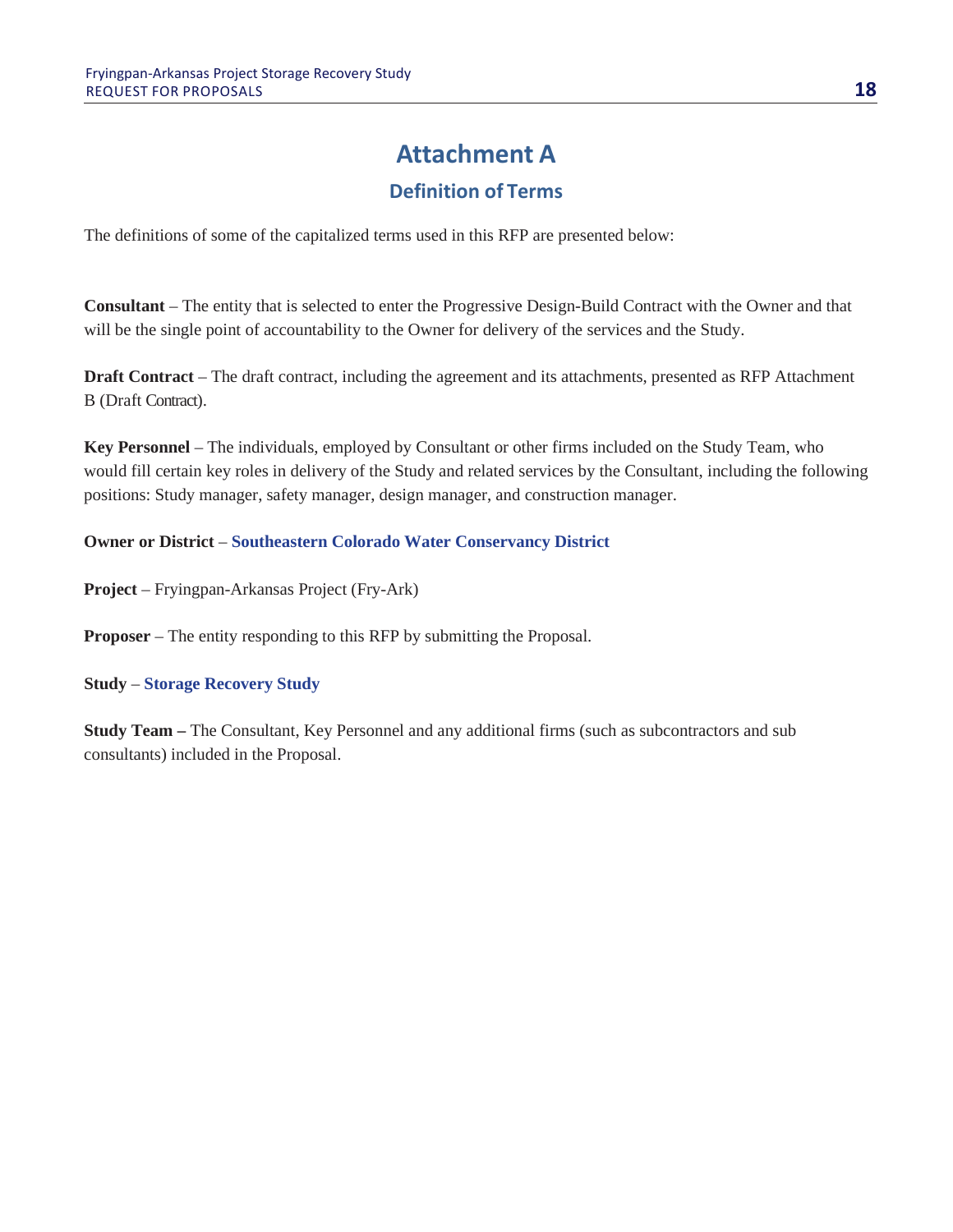# **Attachment B**

# **Draft Contract**

Attachment B is included to provide the Proposer with the general form and content that the Owner intends to use for the contract for this Study. The Owner recognizes that there will be minor modifications to the final contract form that will be identified during contract negotiations.

#### **Agreement for Engineering Services**

#### **Between the**

#### **Southeastern Colorado Water Conservancy District**

**and**

#### **Consultant**

This Agreement is entered into effective \_\_\_\_\_\_\_\_\_\_\_\_\_\_, between the Southeastern Colorado Water Conservancy District (DISTRICT), Pueblo, Colorado, and \_\_\_\_\_\_\_\_\_\_\_\_\_\_\_ (CONSULTANT), effective \_\_\_\_\_\_\_\_\_\_\_\_\_\_\_\_\_ under the terms and conditions set forth herein. District and CONSULTANT are jointly referred to herein as the "Parties."

#### **RECITALS**

WHEREAS, the DISTRICT desires to employ CONSULTANT's services for the Pueblo Dam Hydroelectric Project (PDHP) Operator services; and

WHEREAS, CONSULTANT desires to provide such services to DISTRICT under the terms and conditions set forth herein.

NOW, THEREFORE, in consideration of the mutual covenants and agreements of the Parties contained herein, and other good and valuable consideration, the receipt and sufficiency of which is hereby acknowledged, the Parties, intending to be legally bound, agree as follows: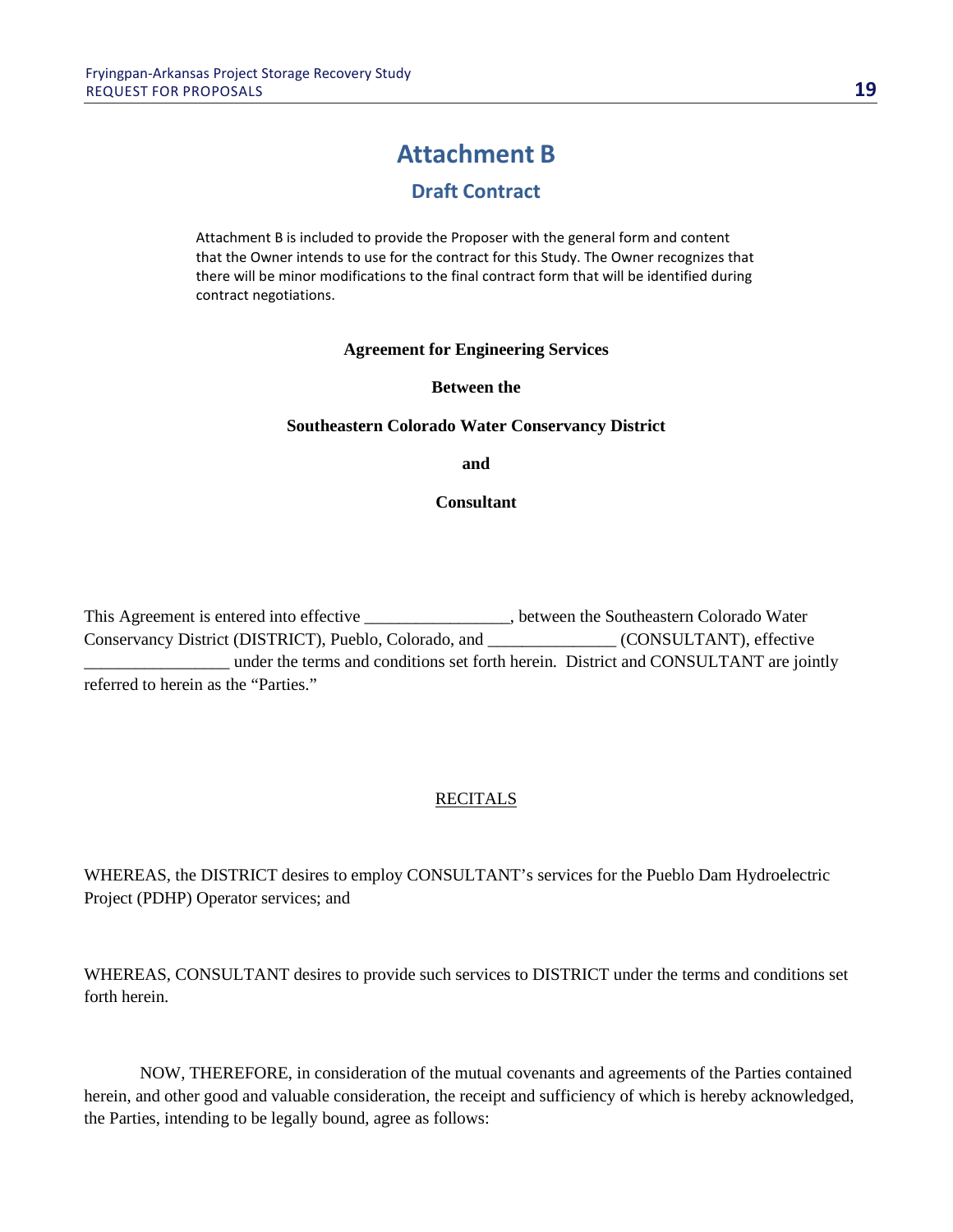.

#### Terms of Agreement

- 1. During the term of this Agreement, CONSULTANT hereby agrees to provide the DISTRICT with the scope of services as outlined in **Attachment A** of this Agreement.
- 2. Unless otherwise agreed to in writing by the Parties, CONSULTANT will perform all services under this Agreement by and through the persons of Kleinfelder, Inc.
- 3. CONSULTANT will communicate regularly with the DISTRICT regarding status of the project budget and schedule as well as technical activities including information coordination with DISTRICT.
- 4. DISTRICT will designate an individual to be the primary contact for CONSULTANT, but CONSULTANT will remain available to work with other DISTRICT staff or board members upon request.
- 5. Beginning April 1, 2019, and on the last day of each month thereafter, CONSULTANT will bill the District for services performed during the preceding month. The total fees shall not exceed the amounts shown in **Attachment A** without prior written District approval. Also included will be an itemization of expenses incurred during the preceding month. CONSULTANTs will pro-rate expenses with other CONSULTANT clients when appropriate.
- 6. Within thirty (30) days of billing, the DISTRICT will remit billed amounts to CONSULTANT.
- 7. This Agreement remains in effect from  $\qquad \qquad$ , 2020 through December 31, 2020. Either party may seek to amend, extend or terminate the Agreement with 30 days written notice to the other party.
- 8. All work done by CONSULTANT shall be of the professional standard of care defined herein as performing Services in a manner consistent with that level of care and skill ordinarily exercised by other members of CONSULTANT's profession practicing in the same locality under similar conditions and at the date the Services are provided ("Standard of Care"). No other representation, guarantee or warranty, express or implied is included or intended in this Agreement or in any communication (express or written), certification, report, opinion, document or Instrument of Service.
- 9. Pursuant to this Agreement, CONSULTANT will be treated as an independent CONSULTANT. The Agreement is non-exclusive; CONSULTANT has and will continue to have other business activities and perform services for persons other than DISTRICT. CONSULTANT shall have the sole right to control and direct the means, manner and method by which the services required by this Agreement will be performed. Neither CONSULTANT, its employees nor sub-CONSULTANTs are to be considered employees or agents of the DISTRICT. DISTRICT shall not withhold from CONSULTANT compensation any amount that would normally be withheld from an employee's pay.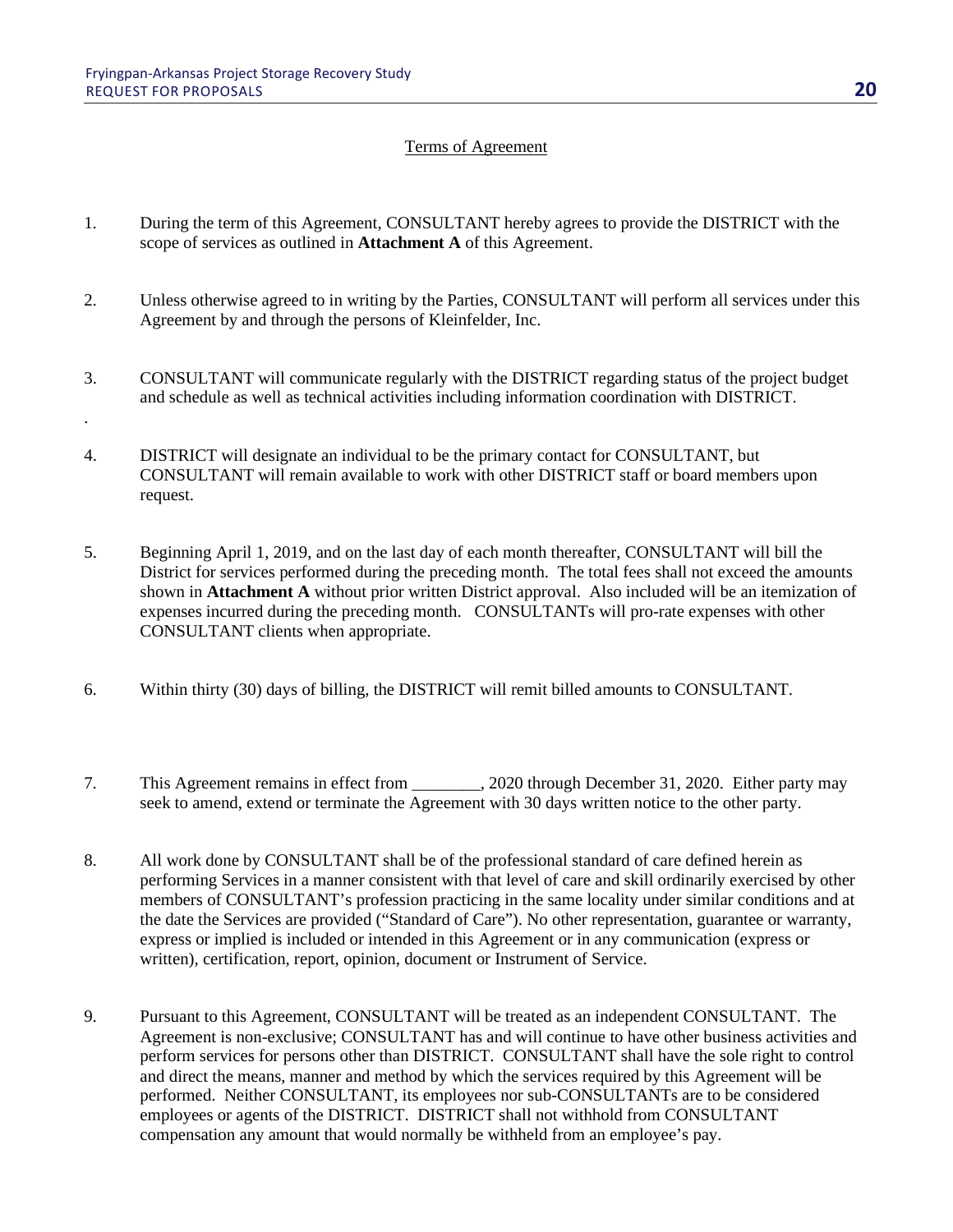- 10. Any notice given in connection with this Agreement shall be given in writing and shall be delivered either by hand to the other party or by certified mail, return receipt requested, to the other party at the other party's address stated herein. Either party may change its address stated herein by giving notice of the change in accordance with this paragraph.
- 11. This Agreement may not be assigned by either party without DISTRICT the other party's prior written permission.
- 12. The waiver by either party of a material breach of any provision of this Agreement shall not operate, or be construed, as a waiver of any subsequent breach.
- 13. No change, modification or waiver of any term of this Agreement shall be valid unless it is in writing and signed by both DISTRICT and CONSULTANT.
- 14. No member of the Board of Directors or District employee shall be admitted to any share or part of this Agreement or to any benefit arising from it. However, this clause does not apply to this Agreement to the extent that this Agreement is made with a corporation for the Corporation's general benefit.
- 15. This Agreement constitutes the entire agreement between the Parties and supersedes all prior agreements or understandings between DISTRICT and CONSULTANT.
- 16. This Agreement shall be governed by, and construed and enforced in accordance with, the laws of Colorado without regard to conflicts of law principles.
- 17. This Agreement may be executed in two or more counterparts, each of which shall be deemed an original but all of which together shall constitute one and the same instrument.
- 18. CONSULTANT certifies that it shall comply with the provisions of C.R.S. § 8-17.5-101, *et seq*. CONSULTANT shall not knowingly employ or Agreement with an illegal alien to perform work under this Agreement or enter into an Agreement with a sub-CONSULTANT that knowingly employs or Agreements with an illegal alien to perform work under this Agreement. CONSULTANT represents, warrants and agrees that it (i) has verified that it does not employ any illegal aliens through participation in the Basic Pilot Employment Verification Program administered by the Social Security Administration and the Department of Homeland Security, or (ii) otherwise will comply with the requirements of C.R.S. § 8-17.5-102(2)(b)(I). CONSULTANT shall comply with all reasonable requests made in the course of an investigation by the Colorado Department of Labor and Employment. If CONSULTANT fails to comply with any requirement of this provision, or C.R.S. § 8-17.5-101, *et seq.*, DISTRICT may terminate this Agreement for material breach of Agreement, and CONSULTANT shall be liable for actual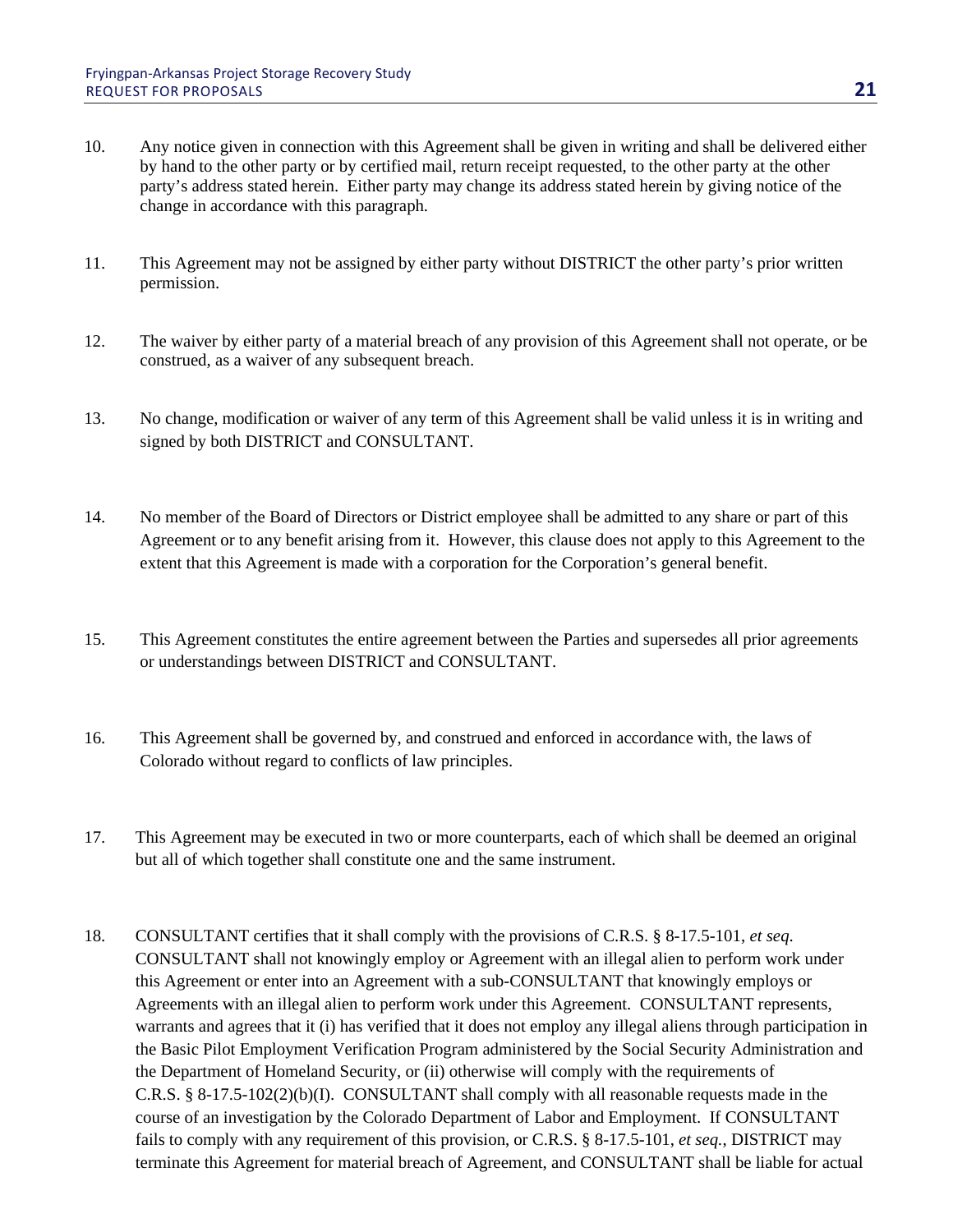damages to DISTRICT.

If CONSULTANT obtains actual knowledge that a sub-CONSULTANT performing work under this Agreement knowingly employs or Agreements with an illegal alien, CONSULTANT shall:

- a. Notify the sub-CONSULTANT and DISTRICT within three (3) days that CONSULTANT has actual knowledge that the sub-CONSULTANT is employing or Agreementing with an illegal alien; and
- b. Terminate the sub-Agreement with the sub-CONSULTANT if within the three (3) days of receiving the notice required pursuant to sub-paragraph (a) above, the sub-CONSULTANT does not stop employing or Agreementing with the illegal alien, unless the sub-CONSULTANT provides information to establish that the sub-CONSULTANT has not knowingly employed or Agreemented with an illegal alien.
- 19. Neither party shall be liable for failure to fulfill its obligations if affected by causes beyond its control such as Force Majeure. Force Majeure includes, but is not limited to, acts of God; acts of a legislative, administrative, or judicial entity; acts of DISTRICT's separate Agreements and CONSULTANTs; war; fires; floods; labor disturbances; and unusually severe or unanticipated weather.
- 20. Nothing contained in this Agreement shall create an Agreementual relationship with or cause of action in favor of a third party, against either CONSULTANT or DISTRICT.
- 21. Neither party shall be liable to the other for any consequential damages, including but not limited to, loss of profits, loss of use, incidental, indirect, exemplary, punitive, penal, multiple or other special damages incurred by the other party or for which either party may be liable to any third party.
- 22. STATUTE OF LIMITATION REDUCTION. Causes of action between the parties to this Agreement pertaining to acts or failures to act shall be deemed to have accrued and the applicable statutes of limitations shall commence to run not later than either the date of Substantial Completion of CONSULTANT's services for acts or failures to act occurring prior to Substantial Completion of CONSULTANT's services, or the date of issuance of the final payment to CONSULTANT for acts or failures to act occurring after Substantial Completion of CONSULTANT services. However, the statute of limitations may commence to run sooner than the dates of Substantial Completion of CONSULTANT's services or final payment to CONSULTANT in accordance with applicable statutory or common law. DISTRICT agrees that any claim or suit for damages made or filed against CONSULTANT by DISTRICT will be made or filed solely against CONSULTANT or its successors or assigns and that no shareholder or employee of CONSULTANT shall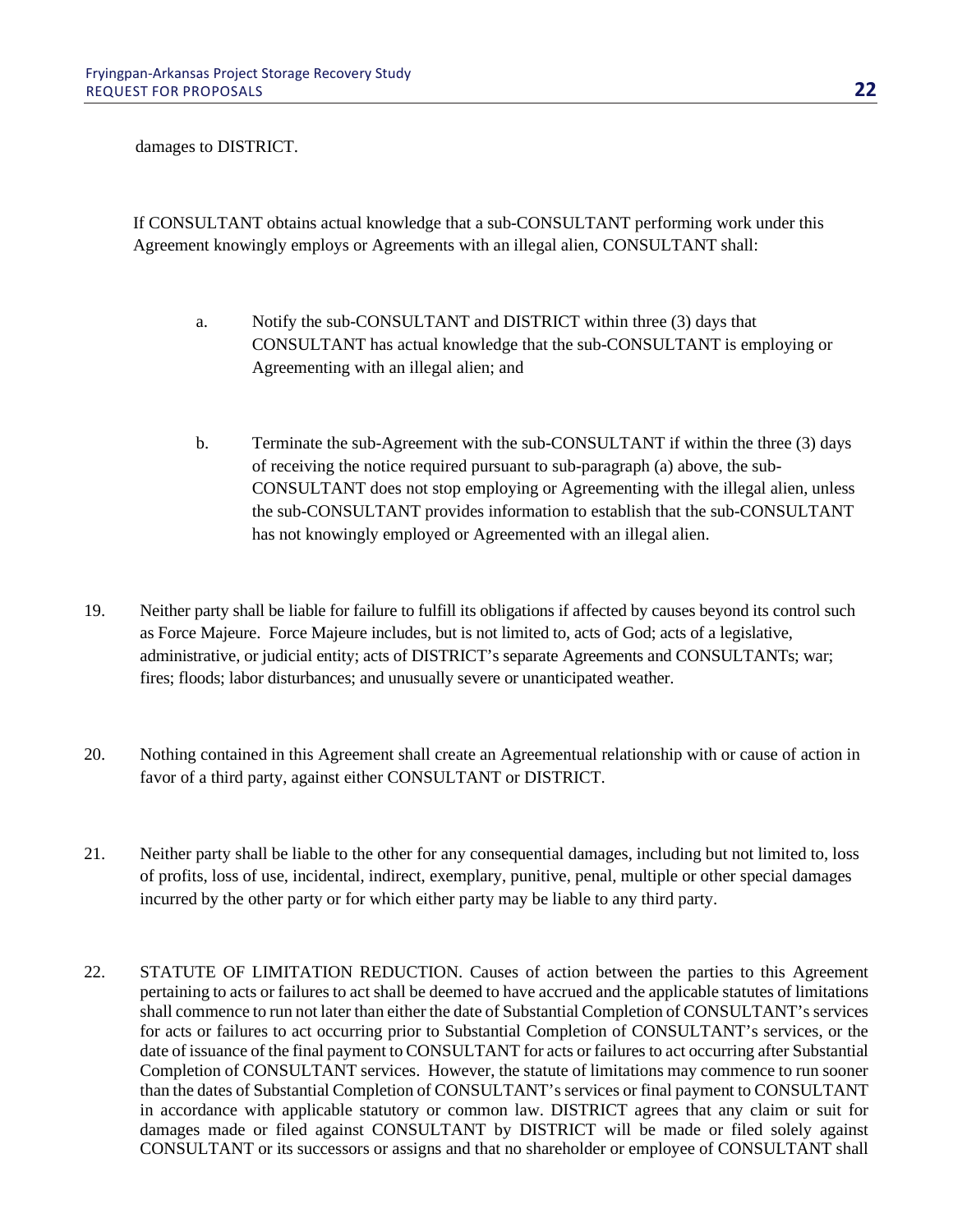be personally liable to DISTRICT for damages under any circumstances.

- 23. CONSULTANT will not take title to, will not accept risk of loss with respect to, and will not be responsible for the removal and disposal of any hazardous materials found at the Project site.
- 24. CONSULTANT will indemnify, defend and hold harmless DISTRICT against any and all liability for leasing company's errors & omissions, bodily injury including death, bodily injury to leasing company's employees, property damage. All policies held by the leasing company, General Liability, Automobile Liability and Umbrella/Excess Liability will be endorsed to show DISTRICT as an Additional Insured, provide Waiver of Subrogation favoring DISTRICT and Leasing Company's policies will be Primary to any insurance carried by DISTRICT and DISTRICT policies will not be required to contribute to any losses or suits.
- 25. Insurance Requirements:
	- General Liability \$2,000,000 per Occurrence
	- Auto Liability \$2,000,000 per Occurrence
	- Limits can be satisfied with an Umbrella/Excess Liability policy
- 26. COST ESTIMATES. Any cost estimates, financial analyses and economic feasibility projections provided by CONSULTANT will be on a basis of experience and judgement. Since CONSULTANT has no control over market conditions or bidding procedures, CONSULTANT does not warrant that financial aspects, economic feasibility projections, bids or ultimate construction costs will not vary from these cost estimates.
- 27. LIMITATIONS OF LIABILITY. Excluding CONSULTANT'S liability for bodily injury or damage to the property of third parties, the total aggregate liability of CONSULTANT arising out of the performance or breach of this Agreement shall not exceed the compensation paid to CONSULTANT under this Agreement. Notwithstanding any other provision of this Agreement, CONSULTANT shall no liability to the DISTRICT for contingent, consequential, or other indirect damages including, without limitation, damages for loss of use, revenue or profit, operating costs and facility downtime, however the same may be caused. The limitations and exclusions of liability set forth in this Article shall apply regardless of the fault, breach of contract, tort, strict liability or otherwise of CONSULTANT, its employees, or subconsultants.
- 28. ADDITIONAL SERVICES. Services in addition to those specified in Scope of Services will be provided by CONSULTANT if authorized in writing or otherwise confirmed by DISTRICT. Additional services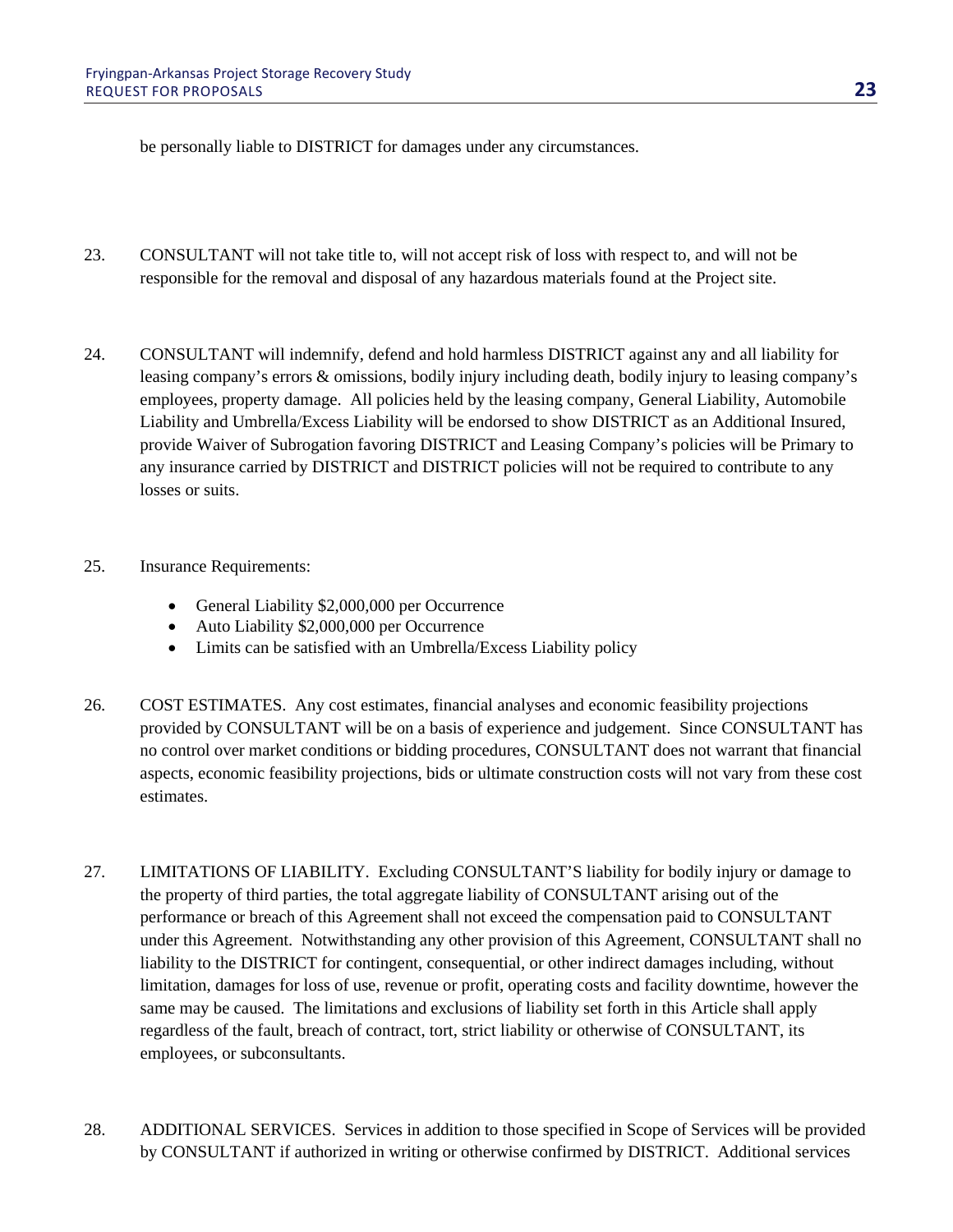will be paid for by DISTRICT as indicated in any Letter of Proposal, Task Authorization, or such other document as deemed appropriate by DISTRICT and CONSULTANT. In the absence of an express agreement about compensation, CONSTULTANT shall be entitled to an equitable adjustment to its compensation for performing such additional services.

Entered this \_\_\_\_\_\_ day of \_\_\_\_\_\_\_\_\_\_\_\_\_\_\_\_\_\_\_\_\_\_\_ 2020.

Southeastern Colorado Water Conservancy District (DISTRICT)

By: \_\_\_\_\_\_\_\_\_\_\_\_\_\_\_\_\_\_\_\_\_\_\_\_\_\_\_\_\_\_\_\_\_\_\_\_\_\_

Date

\_\_\_\_\_\_\_\_\_\_\_\_\_\_\_\_\_\_\_\_\_\_\_\_\_\_\_(CONSULTANT)

By: \_\_\_\_\_\_\_\_\_\_\_\_\_\_\_\_\_\_\_\_\_\_\_\_\_\_\_\_\_\_\_\_\_\_\_\_\_\_

Date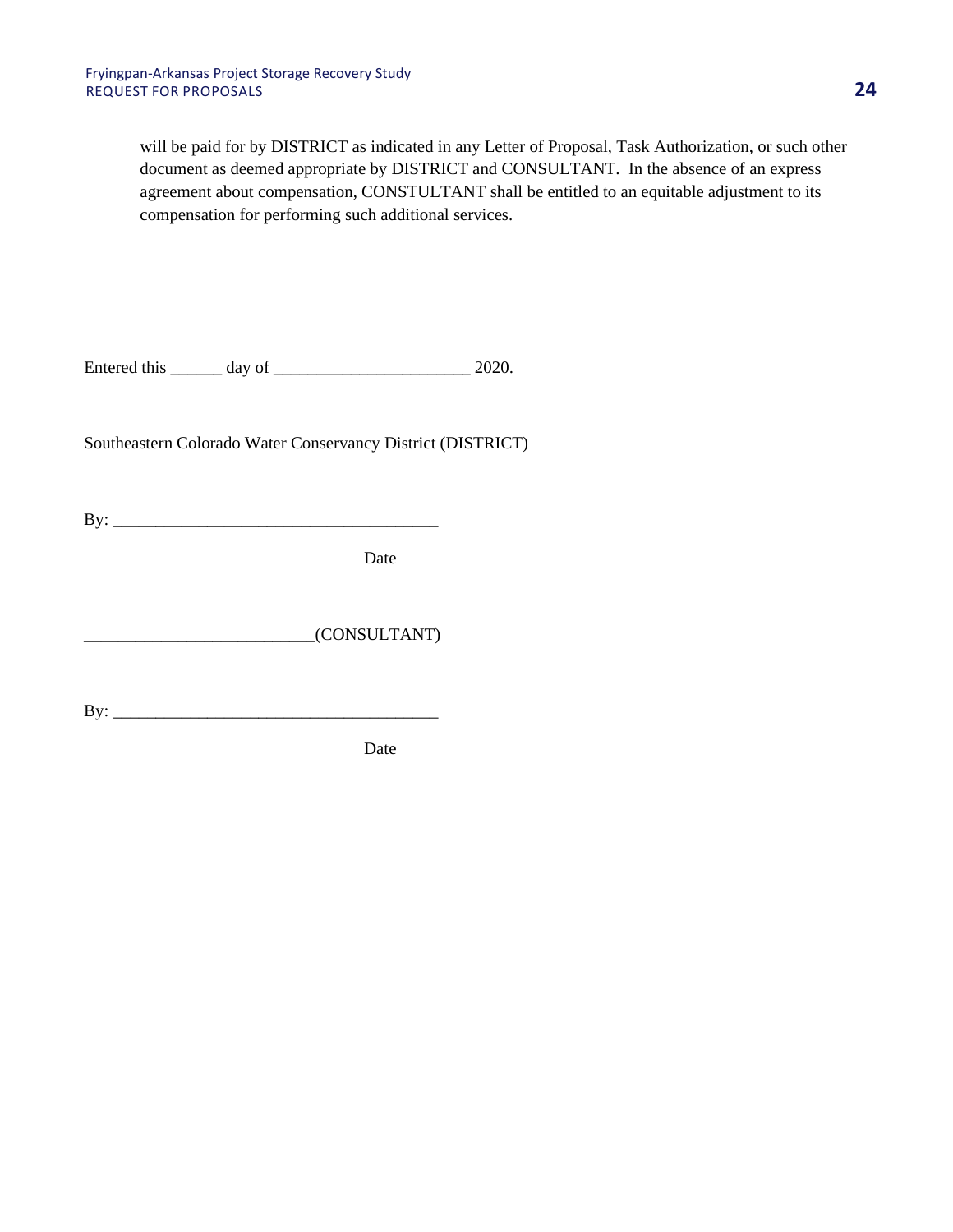## **ATTACHMENT A**

**Scope of Services and Fee for Consulting Services**

**To**

**Southeastern Colorado Water Conservancy District**